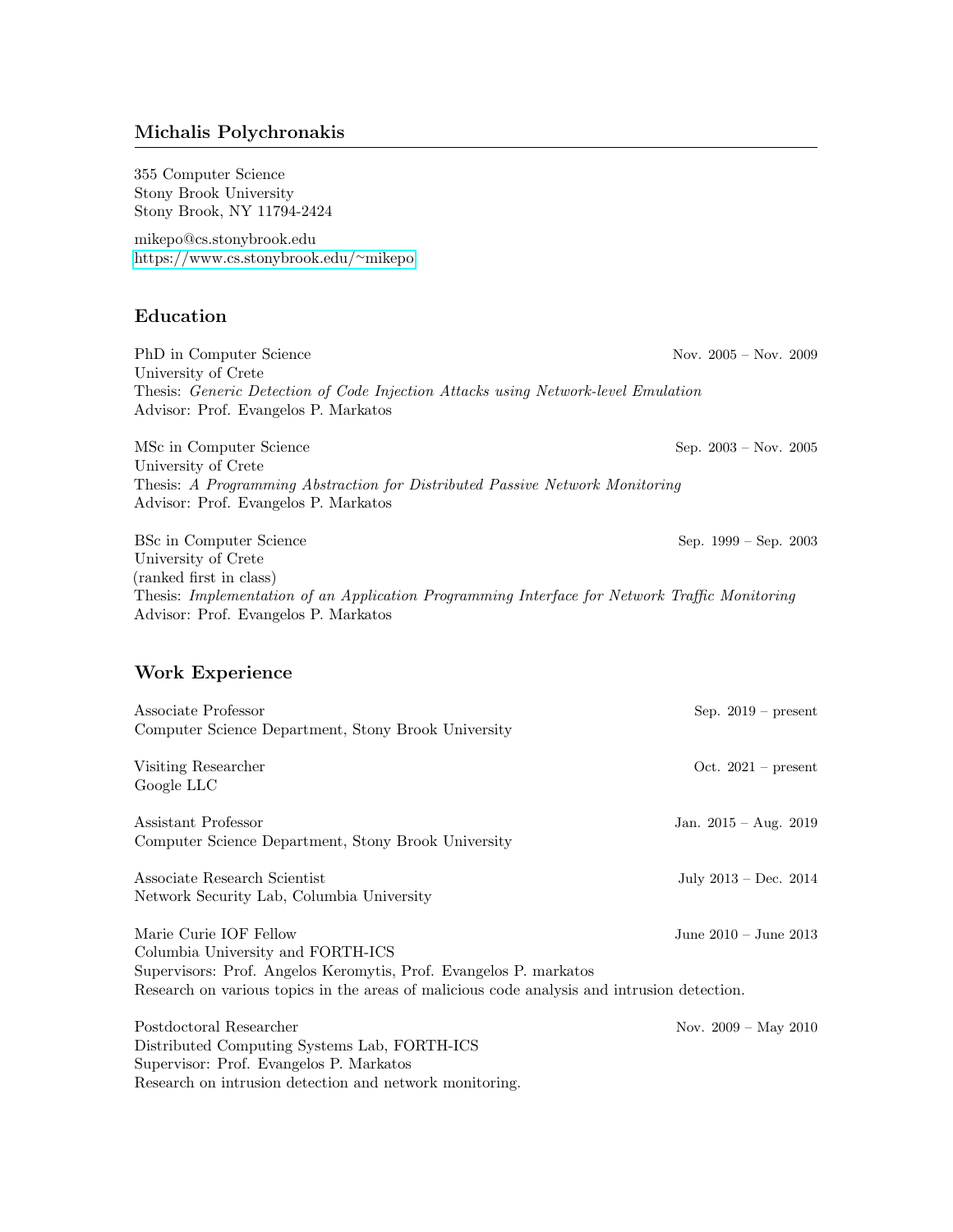Research Assistant Nov. 2003 – Nov. 2010 Distributed Computing Systems Lab, FORTH-ICS Supervisor: Prof. Evangelos P. Markatos Participation in the EU-funded projects SCAMPI (scalable passive network monitoring), LOBSTER (distributed passive network monitoring), NoAH (network of affined honeypots), MOMENT (network monitoring and measurement), WOMBAT (malware collection and analysis).

Software Engineering Intern Nov. 2007 – Jan. 2008 Google Inc. Supervisor: Niels Provos Anti-malware team. Work on dynamic malware analysis.

Undergraduate Trainee June 2002 – Nov. 2003 Distributed Computing Systems Lab, FORTH-ICS Supervisor: Prof. Evangelos P. Markatos Research on fast pattern matching for network intrusion detection systems.

# Service and Teaching

# Teaching

- Instructor, CSE508 Network Security, Stony Brook University. Spring 2015, Spring 2016, Fall 2017, Spring 2021.
- Instructor, CSE363 Offensive Security, Stony Brook University. Spring 2019, Spring 2020.
- Instructor, CSE331 Computer Security Fundamentals, Stony Brook University. Fall 2017.
- Instructor, CSE590 Offensive Security, Stony Brook University. Fall 2016.
- Instructor, CS345 Operating Systems, University of Crete. Fall 2012.
- Teaching Assistant, CS345 Operating Systems, University of Crete. Fall 2003, Fall 2004.
- Teaching Assistant, CS459 Internet Measurement, University of Crete. Fall 2009.
- Teaching Assistant, CS555 Parallel Systems and Grids, University of Crete. Fall 2005, Fall 2006, Fall 2007.
- Teaching Assistant, CS558 Internet Systems and Technologies, University of Crete. Spring 2004, Spring 2005, Spring 2006, Spring 2007, Spring 2008.

## Editorial Boards and Steering Committees

- Steering committee member, Information Security Conference (ISC), 2018 onward.
- Associate Editor, Encyclopedia of Cryptography, Security, and Privacy (3rd Edition), Springer, 2018.
- Steering committee member, International Symposium on Research in Attacks, Intrusions and Defenses (RAID), 2017 onward.
- Steering committee member, International Conference on Detection of Intrusions and Malware  $\&$ Vulnerability Assessment (DIMVA), 2017 onward.
- Editor, IET Information Security, 2014–2018.

## Program Chair

Program Chair, 14th International Conference on Detection of Intrusions and Malware & Vulnerability Assessment (DIMVA), 2017.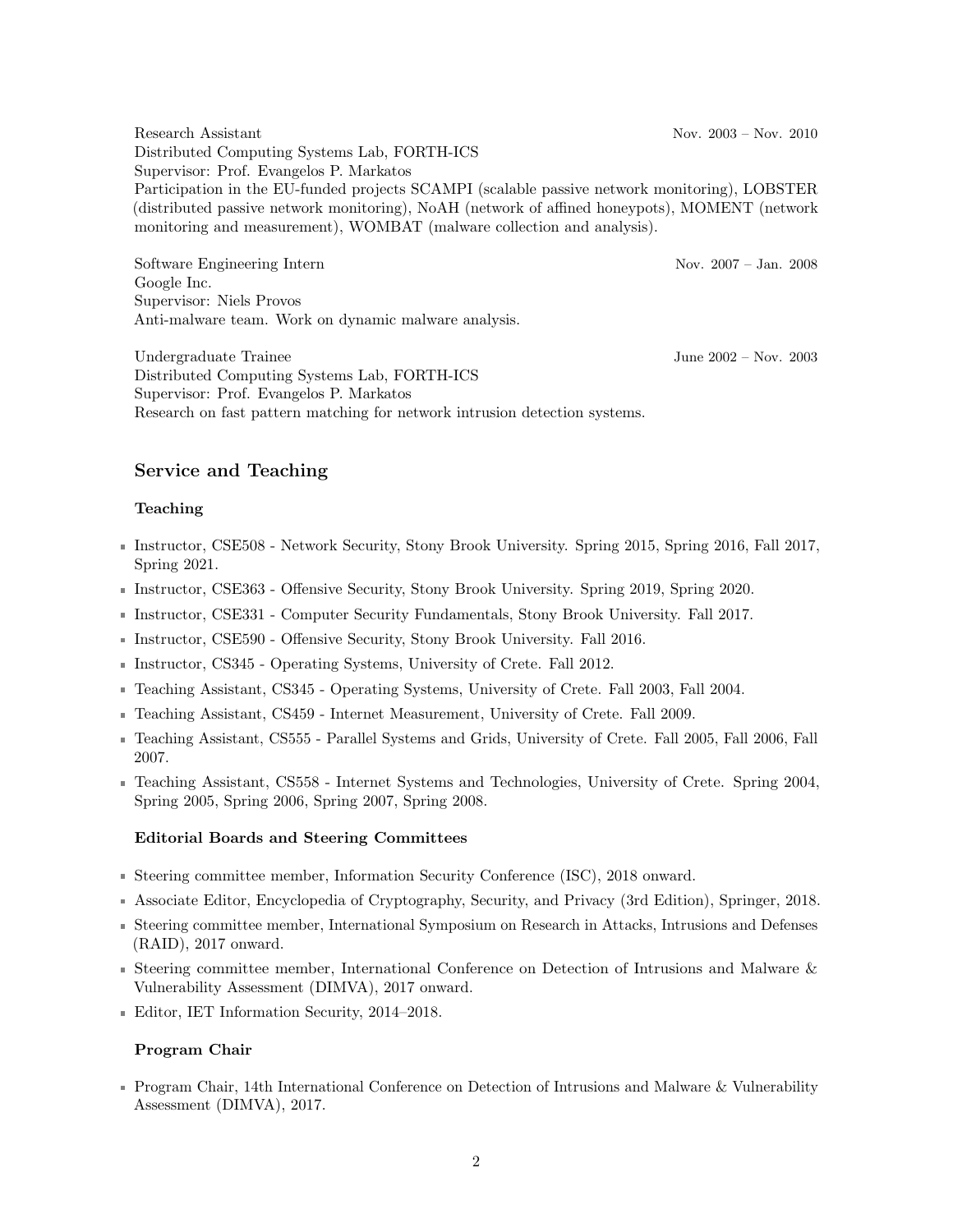- Program co-Chair, 9th European Workshop on Systems Security (EuroSec), 2016.
- Program co-Chair, 8th European Workshop on Systems Security (EuroSec), 2015.

#### Conference Organization

- General Chair, 22nd Information Security Conference (ISC), 2019.
- General co-Chair, 13th International Conference on Applied Cryptography and Network Security (ACNS), 2015.

#### Conference Support

- Publicity Chair, 15th European Conference on Computer Systems (EuroSys), 2020.
- Publicity Chair, 21th International Symposium on Research in Attacks, Intrusions and Defenses (RAID), 2018.
- Publication Chair, 20th International Symposium on Research in Attacks, Intrusions and Defenses (RAID), 2017.

#### Program Committees

- ACM Conference on Computer and Communications Security (CCS), 2014, 2016, 2017, 2020, 2022.
- IEEE Symposium on Security and Privacy (S&P), 2019–2021.
- International Conference on Detection of Intrusions and Malware & Vulnerability Assessment (DIMVA), 2013, 2014, 2020.
- Workshop on Forming an Ecosystem Around Software Transformation (FEAST), 2020.
- Workshop on Binary Analysis Research (BAR), 2018–2020.
- Workshop on Free and Open Communications on the Internet (FOCI), 2020.
- Network and Distributed System Security Symposium (NDSS), 2018, 2019.
- International Symposium on Research in Attacks, Intrusions, and Defenses (RAID), 2013, 2014, 2016, 2019.
- Annual Computer Security Applications Conference (ACSAC), 2012–2018.
- IEEE European Symposium on Security and Privacy (EuroS&P), 2018.
- IEEE International Conference on Distributed Computing Systems (ICDCS), 2016, 2018.
- International Workshop on Speculative Side Channel Analysis (WoSSCA), 2018.
- USENIX Security Symposium, 2015–2017.
- ACM Symposium on Information, Computer and Communications Security (ASIACCS), 2014, 2015, 2017.
- European Symposium on Research in Computer Security (ESORICS), 2012, 2013, 2016, 2017.
- International Conference on Cryptology and Network Security (CANS), 2017.
- International Conference on Network and System Security (NSS), 2016, 2017.
- Innovations in Mobile Privacy and Security workshop (IMPS), 2017.
- APWG Symposium on Electronic Crime Research (eCrime), 2014, 2017.
- European Workshop on System Security (EuroSec), 2012–2014, 2017.
- IEEE International Conference on Parallel and Distributed Systems (ICPADS), 2014, 2016.
- International Information Security Conference (ISC), 2015, 2016.
- International Workshop on Cyber Crime (IWCC), 2013–2016.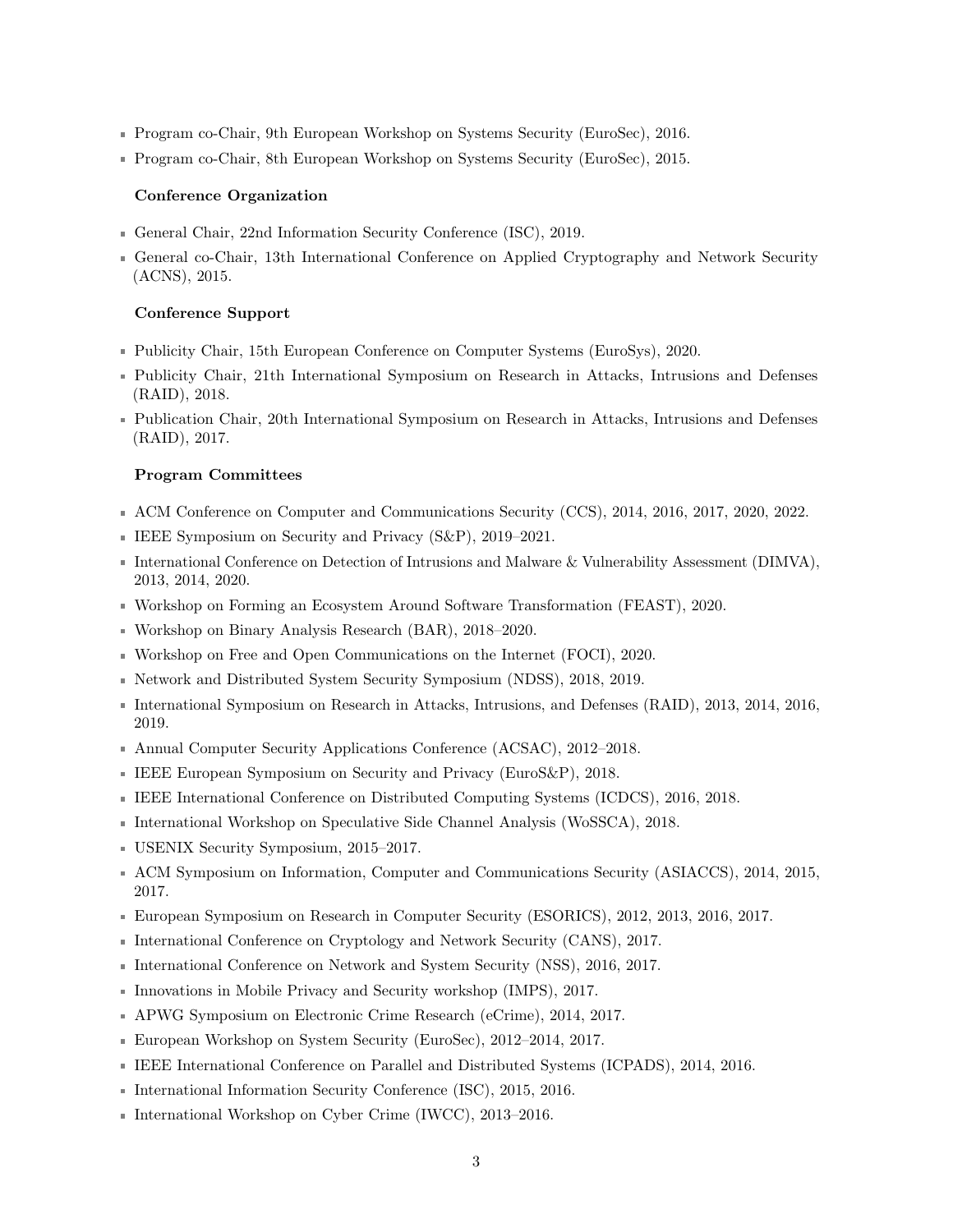- International Workshop on Security and Trust Management (STM), 2016.
- Australasian Conference on Information Security and Privacy (ACISP), 2016.
- International Conference on Applied Cryptography and Network Security (ACNS), 2015.
- International Conference on Privacy, Security and Trust (PST), 2013–2015.
- Internet Measurement Conference (IMC), 2014.
- IEEE International Conference on Embedded and Ubiquitous Computing (EUC), 2014.
- European Conference on Computer Network Defense (EC2ND), 2007–2009.
- USENIX Workshop on Hot Topics in Security (HotSec), 2008.

#### Other Professional Activities

NSF panelist, 2014, 2017, 2020, 2021.

## PhD Students

- Maryam Rostamipoor (February 2021 present)
- $\blacksquare$  Md Mehedi Hasan (September 2020 present)
- Seyedhamed Ghavamnia (September 2017 present)
- Nguyen Phong Hoang (September 2016 December 2021)  $\rightarrow$  Postdoctoral Researcher, University of Chicago
- Tapti Palit (January 2017 October 2021)  $\rightarrow$  Postdoctoral Researcher, Purdue University
- Shachee Mishra (June 2016 May 2021)  $\rightarrow$  Researcher, IBM Research
- Hyungjoon Koo (January 2015 May 2019)  $\rightarrow$  Postdoctoral Researcher, Georgia Tech  $\rightarrow$  Assistant Professor, Sungkyunkwan University

#### MS Students

- Swaroop Bugatha (August 2021 present)
- Ivan Lin (June  $2020$  December 2021)
- Andy Liang (August  $2020 May 2021$ )
- Rebecca Hassett (September 2019 December 2019)
- Christopher Morales (June 2019 September 2019)
- Raunak Shah (January 2018 December 2018)
- Ishupreet Singh (December 2017 December 2018)
- Akhil Bhutani (December 2017 December 2018)
- Jeevan Gregory Sequeira (January 2017 December 2017)
- Aviral Nigam (January 2017 December 2017)
- Vijay Kumar Midde (December 2016 December 2017)
- $\blacksquare$  Mahendra Dangi (August 2016 May 2017)
- Amit Bapat (August  $2016 \text{May } 2017$ )
- $\blacksquare$  Meghana Doppalapudi (June 2016 May 2017)
- Aathira Prabhakar (June 2016 December 2016)
- Anish Ahmed (January 2016 December 2016)
- Aadarsh Jajodia (January 2016 December 2016)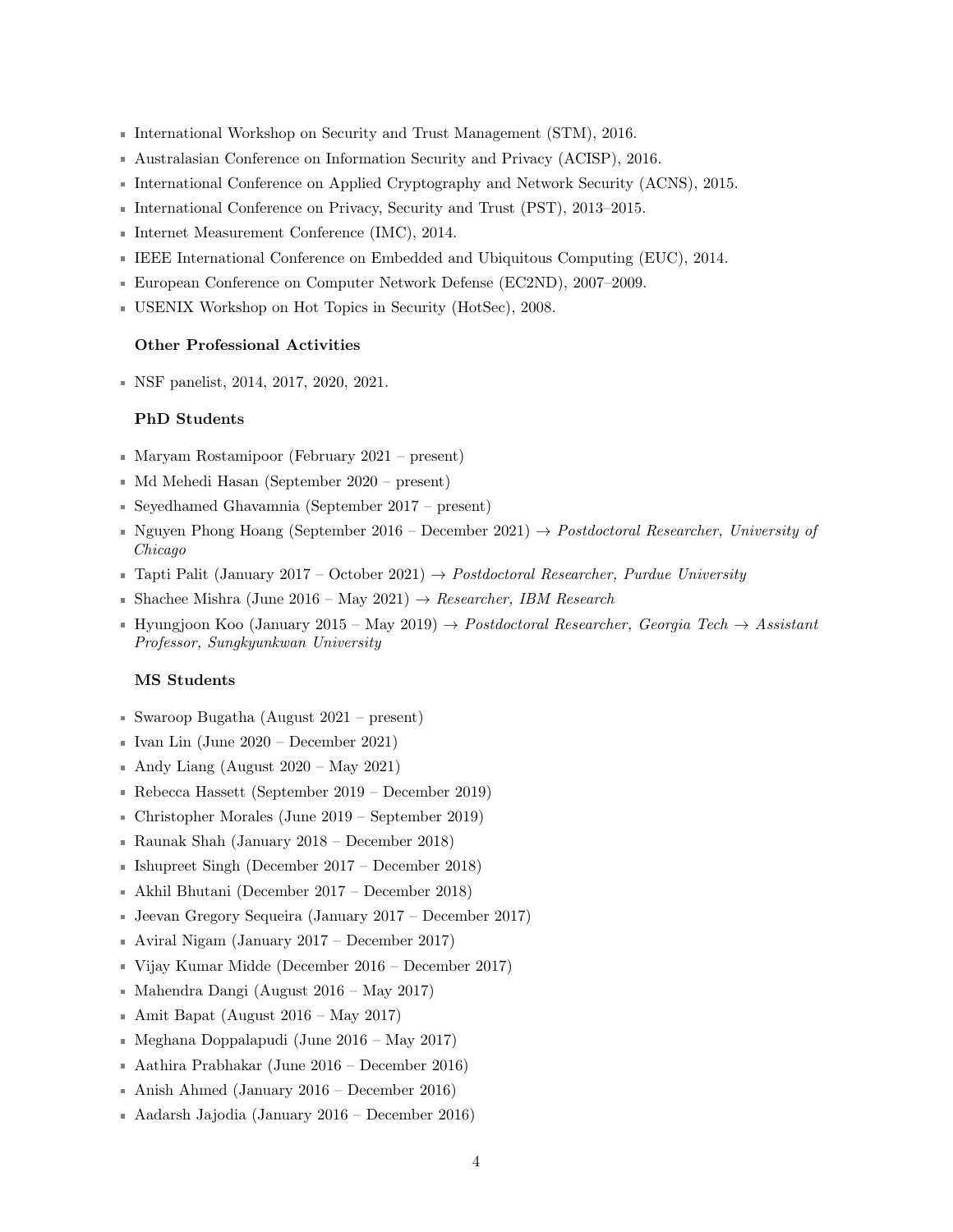- Sumesh Balan (January 2016 December 2016)
- $\blacksquare$  Mahathi Priya Appini (June 2015 May 2016)
- Saketa Chandra Chalamchala (June 2015 May 2016)
- $\blacksquare$  Sumit Bindal (February 2015 January 2016)

#### Undergraduate Students

- Ivan Lin (June  $2019 May 2020$ )
- $\blacksquare$  Swathi Sekar (June 2018 May 2019)
- Joseph Macaluso (January 2018 December 2018)
- Christopher Morales (January 2018 May 2019)
- Robert Russell (January 2018 May 2018)
- Jayesh Ranjan (January 2018 May 2018)

#### Highschool Students

- Nicholas Tung (Summer 2019)
- Michelle Goh (Summer 2017)
- Kevin Xu (Summer 2016)

#### PhD Thesis Committee Service

- Nicholas DeMarinis, Improving Application Security at Scale by Reducing System Call and Library Overprivilege, Brown University, September 2021.
- Xiao Liang, Black-Box Secure Multi-Party Computation: New Possibilities and Limitations, Stony Brook University, August 2021.
- Piyush Sharma, Building Performant, Privacy-Enhancing, and Blocking-Resistant Communication Systems, Indraprastha Institute of Information Technology Delhi, August 2021.
- Shinyoung Cho, Tackling Network-level Adversaries using Models and Empirical Observations, Stony Brook University, August 2021.
- **Meng Luo, Evaluating Mobile-Browser Security with Dynamic Analysis Techniques, Stony Brook** University, December 2020.
- **Anrin Chakraborti, Scalable High-Throughput Systems for Practical Access Privacy, Stony Brook** University, July 2020.
- Varun Agrawal, *Instruction and Data Repetition in Applications*, Stony Brook University, June 2020.
- Najmeh Miramirkhani, Methodologies and Tools to Study Malicious Ecosystems, Stony Brook University, December 2019.
- **Chen Chen, Practical Plausibly Deniable Storage, Stony Brook University, December 2019.**
- Seyyedahmad Javadi, Analytical Approaches for Dynamic Scheduling in Cloud Environments, Stony Brook University, July 2019.
- **Panagiotis Ilia, Privacy Loss in Online Social Networks due to Access Control and Data Management** Policies, University of Crete, November 2018.
- **Panagiotis Papadopoulos, Analyzing the impact of Digital Advertising on User Privacy, University of** Crete, September 2018.
- Oleksii Starov, The Two Sides of Web Privacy: Defending Benign Users and Detecting Malicious Actors, Stony Brook University, May 2018.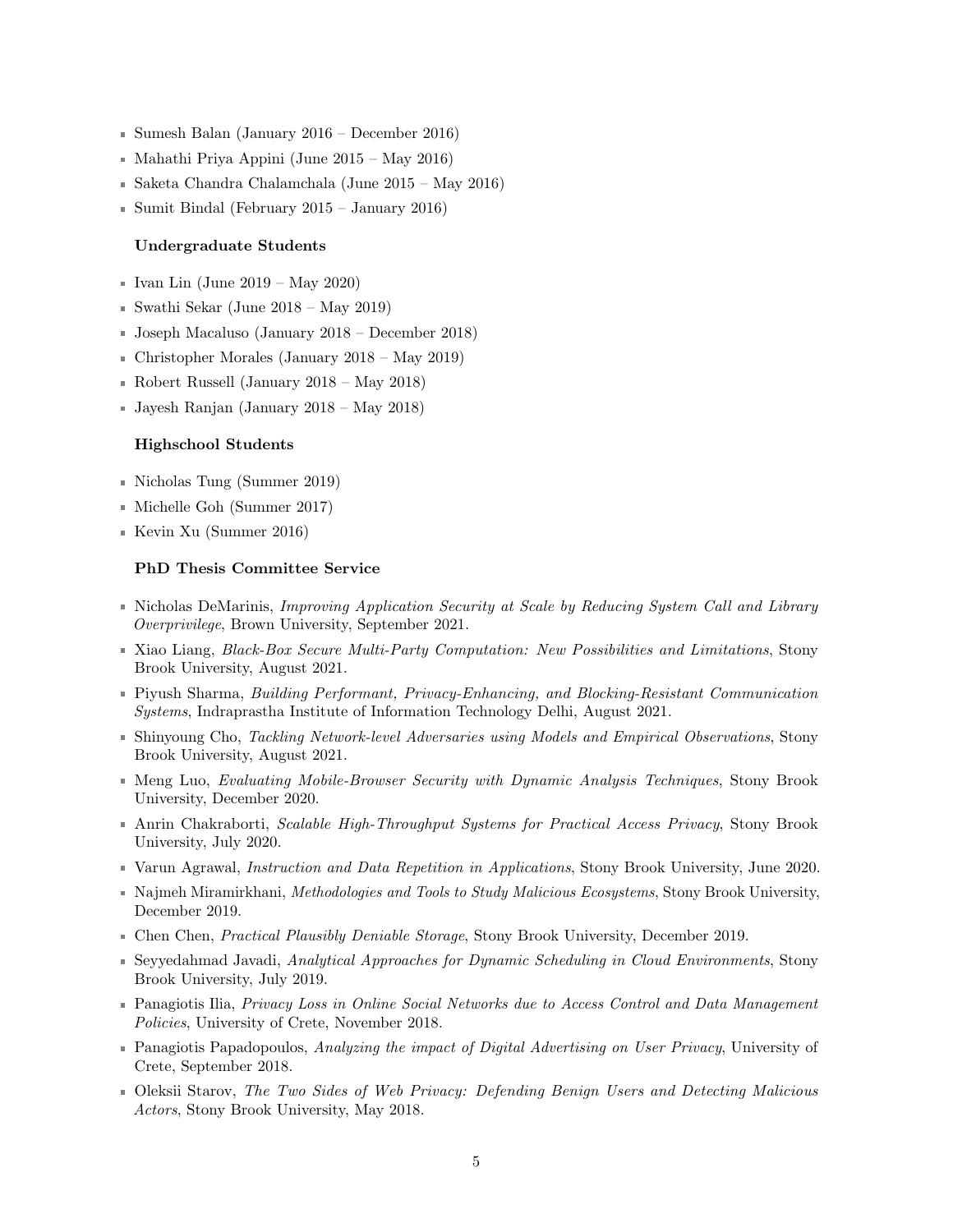- Rui Qiao, Accurate Recovery of Functions in COTS Binaries, Stony Brook University, May 2017.
- João Batista Corrêa Gomes Moreira, Protection Mechanisms Against Control-Flow Hijacking Attacks, University of Campinas, December 2016.
- Mingwei Zhang, Static Binary Instrumentation with Applications to COTS Software Security, Stony Brook University, August 2015.
- Vasileios P. Kemerlis, Protecting Commodity Operating Systems through Strong Kernel Isolation, Columbia University, July 2015.
- Giorgos Vasiliadis, High-throughput Stateful Network Packet Processing Using Modern Graphics Processors, University of Crete, December 2014.

# Support for Research

- SaTC: CORE: Small: Selective Data Protection against Data-oriented and Transient Execution Attacks. NSF Secure and Trustworthy Computing (SaTC), CNS-2104148, \$499,058 (7/1/2021 – 6/30/2024).
- Reducing Attack Surface through Unneeded Code Removal. Accenture (research gift), \$25,000  $(11/2018).$
- Compiler-Assisted Software Specialization Against Vulnerability Exploitation. DARPA Young Faculty Award, D18AP00045, \$893,373 (7/2/2018 – 7/2/2021).
- CAREER: Principled and Practical Software Shielding against Advanced Exploits. NSF Secure and Trustworthy Computing (SaTC), CNS-1749895, \$499,899 (6/1/2018 – 5/31/2023).
- Reducing Attack Surface through Unneeded Code Removal. Accenture (research gift), \$20,000 (5/2018).
- Multi-layer Software Transformation for Attack Surface Reduction and Shielding. Co-PI (PI: R. Sekar, co-PI: Long Lu), Office of Naval Research, N00014-17-1-2891, \$3,496,688 (own share: \$1,447,948)  $(9/30/2017 - 9/30/2022)$ .
- Detection and Prevention of Advanced ROP Exploits. Qualcomm (research gift), \$50,000 (8/2016).
- TWC: Small: Combating Environment-aware Malware. PI (co-PI: Nick Nikiforakis), NSF Secure and Trustworthy Computing (SaTC), CNS-1617902, \$498,036 (own share: \$249,018) (9/1/2016 –  $8/31/2019$ .
- Software Diversification for Attack Prevention and Forecasting. PI (co-PIs: Long Lu, R. Sekar), Office of Naval Research, N00014-15-1-2378, \$821,836 (own share: \$273,945) (7/1/2015 – 6/30/2018).
- Total at SBU: \$6,803,890; as PI: \$3,307,202; own share: \$3,958,241
- TWC: Small: Virtual Private Social Networks. PI (co-PI: Angelos Keromytis), NSF Secure and Trustworthy Computing (SaTC), CNS-1318415, \$498,332 (8/1/2013 – 7/31/2016).
- MALCODE: Malicious Code Detection using Emulation. FP7-PEOPLE-2009-IOF, Marie Curie Actions—International Outgoing Fellowships (IOF), Project Number 254116,  $\text{\textcircled{230,952}}$  (7/1/2010 – 6/31/2013).

## Distinctions and Awards

- DARPA Young Faculty Award, 2018.
- NSF CAREER award, 2018.
- Most Influential DIMVA Paper 2004-2008 Award, 9th Conference on Detection of Intrusions and Malware & Vulnerability Assessment (DIMVA), 2012.
- Best Paper Award, 6th International Conference on Malicious and Unwanted Software (MALWARE), 2011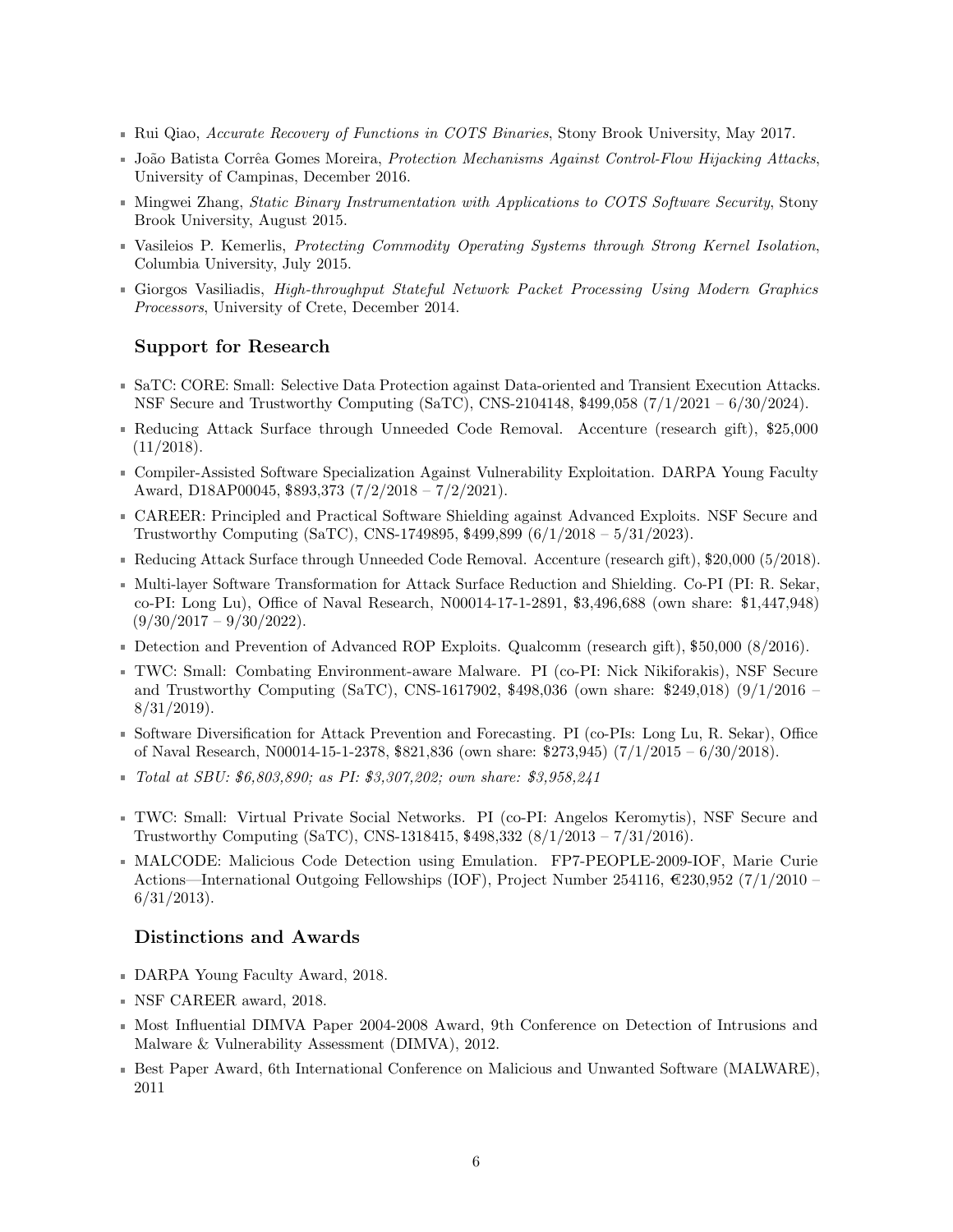- Maria M. Manassaki Bequest Scholarship, University of Crete. Given to the best PhD student of the Computer Science Department, 2009.
- Ericsson Award of Excellence in Telecommunications. My thesis ranked first among the best undergraduate theses in class, 2004.
- Scholarship by the State Scholarships Foundation of Greece for ranking first in average grade during the third year of my undergraduate studies, 2003.

# Refereed Publications

### Journal

- 1. Tapti Palit, Fabian Monrose, and Michalis Polychronakis. Mitigating data-only attacks by protecting memory-resident sensitive data. *Digital Threats: Research and Practice*, 1(4), December 2020.
- 2. Nguyen Phong Hoang, Arian Akhavan Niaki, Michalis Polychronakis, and Phillipa Gill. The web is still small after more than a decade. ACM SIGCOMM Computer Communication Review (CCR), 50(2):24–31, May 2020.
- 3. Dimitris Mitropoulos, Angelos D. Keromytis, Panagiotis Louridas, and Michalis Polychronakis. Defending against web application attacks: Approaches, challenges and implications. IEEE Transactions on Dependable and Secure Computing (TDSC), 16(2):188–203, March 2019.
- 4. Marios Pomonis, Theofilos Petsios, Angelos D. Keromytis, Michalis Polychronakis, and Vasileios P. Kemerlis. Kernel protection against just-in-time code reuse. ACM Transactions on Privacy and Security (TOPS), 22(1):5:1–5:28, January 2019.
- 5. Thanasis Petsas, Antonis Papadogiannakis, Michalis Polychronakis, Evangelos P. Markatos, and Thomas Karagiannis. Measurement, modeling, and analysis of the mobile app ecosystem. ACM Transactions on Modeling and Performance Evaluation of Computing Systems (TOMPECS), 2(2):7:1– 7:33, March 2017.
- 6. Giorgos Vasiliadis, Lazaros Koromilas, Michalis Polychronakis, and Sotiris Ioannidis. Design and implementation of a stateful network packet processing framework for GPUs. IEEE/ACM Transactions on Networking (ToN), 25(1):610–623, February 2017.
- 7. Amin Hassanzadeh, Zhaoyan Xu, Radu Stoleru, Guofei Gu, and Michalis Polychronakis. PRIDE: A practical intrusion detection system for resource constrained wireless mesh networks. Computers  $\mathcal{B}$ Security, 62:114–132, September 2016.
- 8. Sambuddho Chakravarty, Georgios Portokalidis, Michalis Polychronakis, and Angelos D. Keromytis. Detection and analysis of eavesdropping in anonymous communication networks. *International Journal* of Information Security (IJIS), 14(3):205–220, June 2015.
- 9. Giorgos Vasiliadis, Michalis Polychronakis, and Sotiris Ioannidis. GPU-assisted malware. International Journal of Information Security (IJIS), 14(3):289–297, June 2015.
- 10. Antonis Papadogiannakis, Michalis Polychronakis, and Evangelos P. Markatos. Stream-oriented network traffic capture and analysis for high-speed networks. IEEE Journal on Selected Areas in Communications (JSAC), 32(10):1849–1863, October 2014.
- 11. Amin Hassanzadeh, Radu Stoleru, Michalis Polychronakis, and Geoffrey Xie. RAPID: Traffic-agnostic intrusion detection for resource-constrained wireless mesh networks. Computers  $\mathcal C$  Security, 46:1–17, July 2014.
- 12. Georgios Kontaxis, Michalis Polychronakis, and Evangelos P. Markatos. Minimizing information disclosure to third parties in social login platforms. International Journal of Information Security (IJIS), 11(5):321–332, October 2012.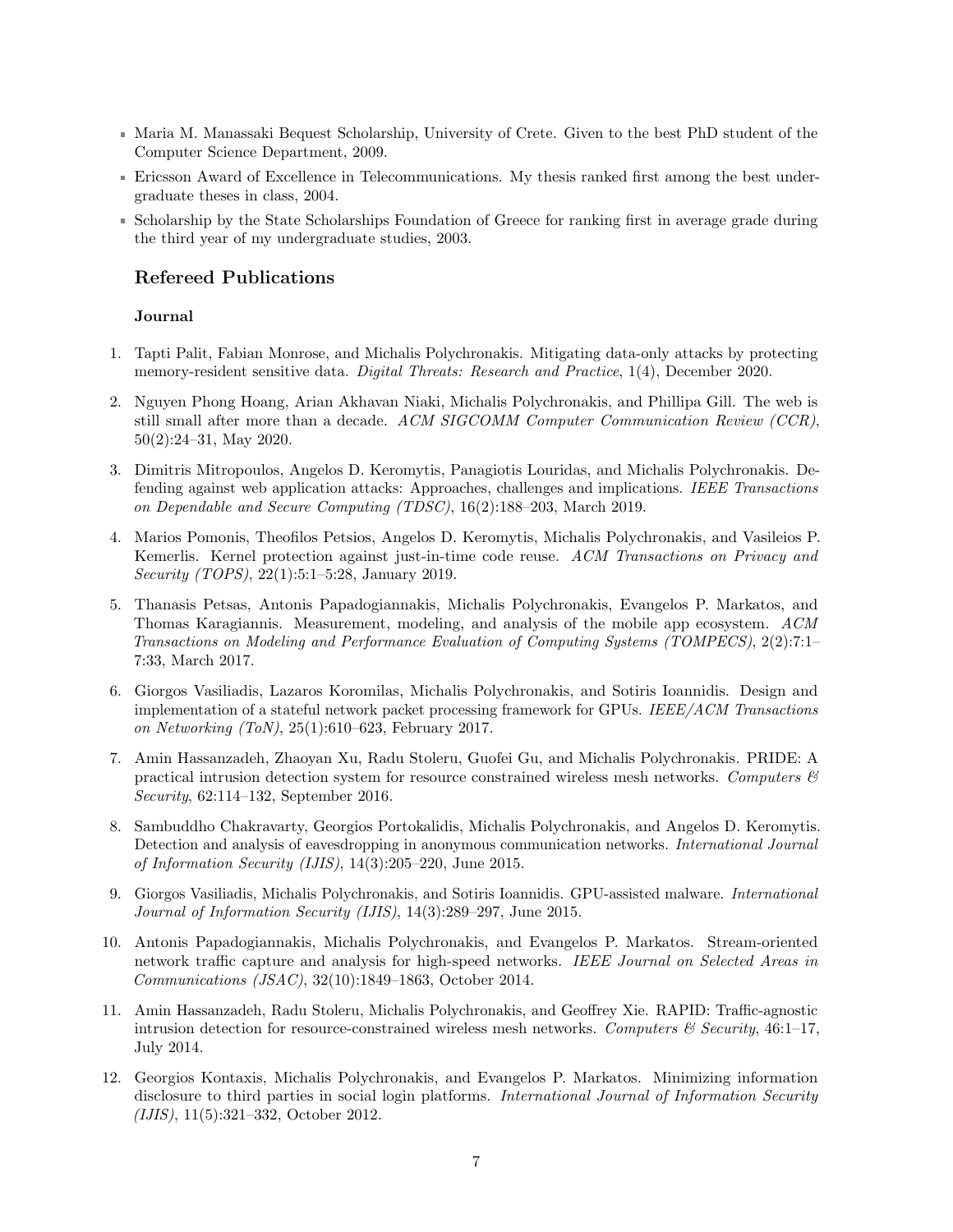- 13. Antonis Papadogiannakis, Giorgos Vasiliadis, Demetres Antoniades, Michalis Polychronakis, and Evangelos P. Markatos. Improving the performance of passive network monitoring applications with memory locality enhancements. Computer Communications, 35(1):129–140, January 2012.
- 14. Kostas G. Anagnostakis, Stelios Sidiroglou, Periklis Akritidis, Michalis Polychronakis, Angelos D. Keromytis, and Evangelos P. Markatos. Shadow honeypots. International Journal of Computer and Network Security (IJCNS), 2(9):1–16, September 2010.
- 15. Michalis Polychronakis, Kostas G. Anagnostakis, and Evangelos P. Markatos. Network-level polymorphic shellcode detection using emulation. *Journal in Computer Virology*, 2(4):257–274, February 2007.

#### Conference Proceedings

- 1. Nguyen Phong Hoang, Michalis Polychronakis, and Phillipa Gill. The prevalence of domain name encryption and its impact on internet filtering. In Proceedings of the Passive and Active Measurement Conference (PAM), March 2022. (Acceptance rate: 48%)
- 2. Nguyen Phong Hoang, Arian Akhavan Niaki, Jakub Dalek, Jeffrey Knockel, Pellaeon Lin, Bill Marczak, Masashi Crete-Nishihata, Phillipa Gill, and Michalis Polychronakis. How great is the Great Firewall? measuring China's DNS censorship. In Proceedings of the 30th USENIX Security Symposium, pages 3381–3398, August 2021. (Acceptance rate: 19%)
- 3. Nguyen Phong Hoang, Arian Akhavan Niaki, Phillipa Gill, and Michalis Polychronakis. Domain name encryption is not enough: Privacy leakage via IP-based website fingerprinting. In Proceedings on the 21st Privacy Enhancing Technologies Symposium (PoPETs), pages 420–440, July 2021. (Acceptance rate: 19%)
- 4. Tapti Palit, Jarin Firose Moon, Fabian Monrose, and Michalis Polychronakis. DynPTA: Combining static and dynamic analysis for practical selective data protection. In *Proceedings of the 42nd IEEE* Symposium on Security & Privacy (S&P), pages 1919–1937, May 2021. (Acceptance rate: 11.9%)
- 5. Quan Chen, Panagiotis Ilia, Michalis Polychronakis, and Alexandros Kapravelos. Cookie swap party: Abusing first-party cookies for web tracking. In Proceedings of the 30th Web Conference (WWW), pages 2117–2129, April 2021. (Acceptance rate: 20.6%)
- 6. Athanasios Kountouras, Panagiotis Kintis, Athanasios Avgetidis, Thomas Papastergiou, Chaz Lever, Michalis Polychronakis, and Manos Antonakakis. Understanding the growth and security considerations of ECS. In Proceedings of the Network and Distributed System Security Symposium (NDSS), February 2021. (Acceptance rate: 16%)
- 7. Sanjeev Das, Kedrian James, Jan Werner, Manos Antonakakis, Michalis Polychronakis, and Fabian Monrose. A flexible framework for expediting bug finding by leveraging past (mis-)behavior to discover new bugs. In Proceedings of the 36th Annual Computer Security Applications Conference (ACSAC), pages 345–359, December 2020. (Acceptance rate: 23.2%)
- 8. Seyedhamed Ghavamnia, Tapti Palit, Azzedine Benameur, and Michalis Polychronakis. Confine: Automated system call policy generation for container attack surface reduction. In Proceedings of the 23rd International Symposium on Research in Attacks, Intrusions and Defenses (RAID), pages 443–458, October 2020. (Acceptance rate: 25.6%)
- 9. Seyedhamed Ghavamnia, Tapti Palit, Shachee Mishra, and Michalis Polychronakis. Temporal system call specialization for attack surface reduction. In Proceedings of the 29th USENIX Security Symposium, pages 1749–1766, August 2020. (Acceptance rate: 16.1%)
- 10. Shachee Mishra and Michalis Polychronakis. Saffire: Context-sensitive function specialization and hardening against code reuse attacks. In Proceedings of the 5th IEEE European Symposium on Security  $\mathcal B$  Privacy (EuroS $\mathcal B$ P), pages 17–33, June 2020. (Acceptance rate: 14.6%)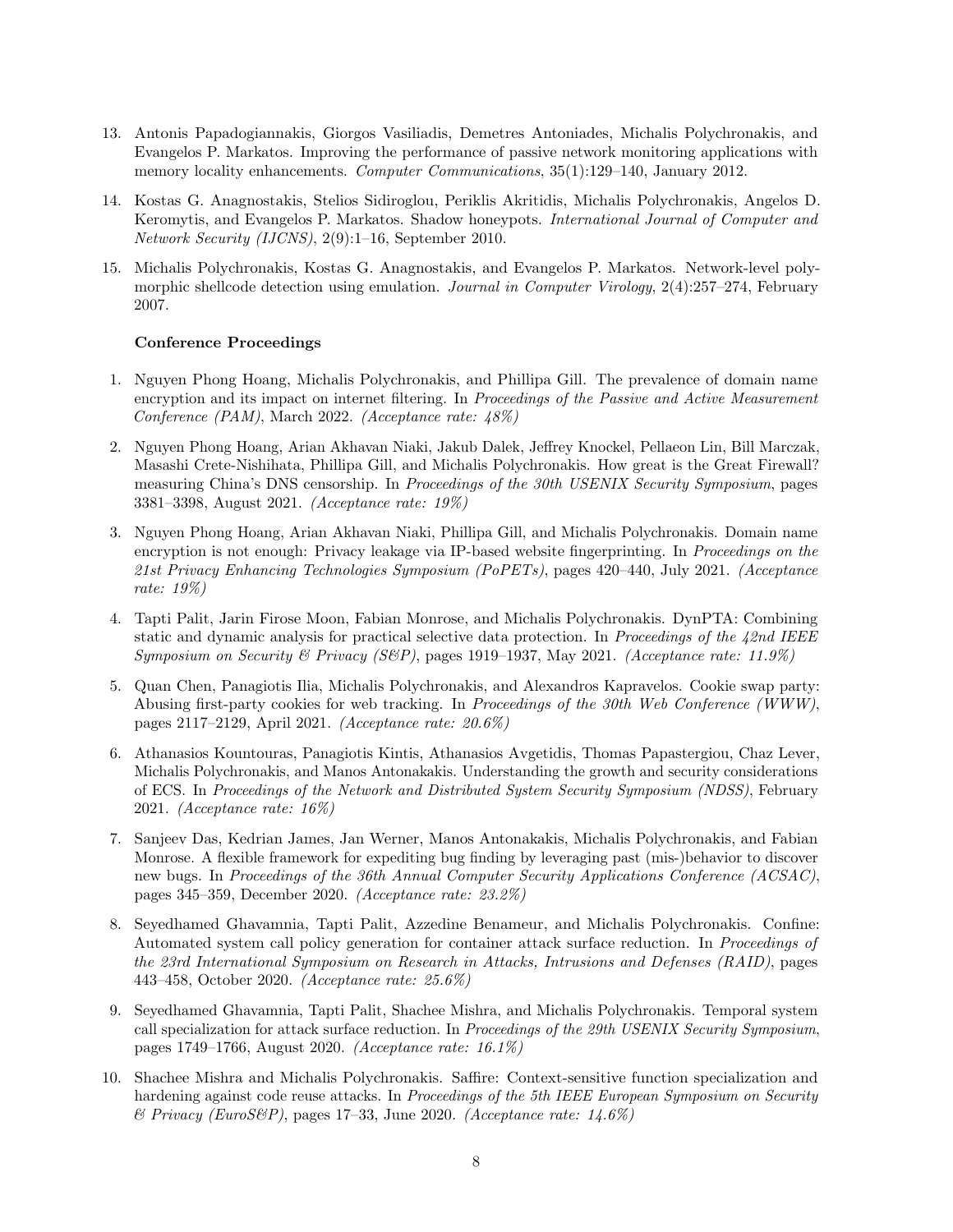- 11. Nguyen Phong Hoang, Arian Akhavan Niaki, Nikita Borisov, Phillipa Gill, and Michalis Polychronakis. Assessing the privacy benefits of domain name encryption. In Proceedings of the 15th ACM Asia Conference on Computer and Communications Security (ASIACCS), pages 290–304, June 2020. (Acceptance rate: 21.7%)
- 12. Sergej Proskurin, Marius Momeu, Seyedhamed Ghavamnia, Vasileios P. Kemerlis, and Michalis Polychronakis. xMP: Selective memory protection for kernel and user space. In Proceedings of the 41st IEEE Symposium on Security & Privacy (S&P), pages 603–617, May 2020. (Acceptance rate: 12.7%)
- 13. Tapti Palit, Fabian Monrose, and Michalis Polychronakis. Mitigating data leakage by protecting memory-resident sensitive data. In Proceedings of the 35th Annual Computer Security Applications Conference (ACSAC), pages 598–611, December 2019. (Acceptance rate: 22.6%)
- 14. Jan Werner, Joshua Mason, Manos Antonakakis, Michalis Polychronakis, and Fabian Monrose. The severest of them all: Inference attacks against secure virtual enclaves. In Proceedings of the 14th ACM Asia Conference on Computer and Communications Security (ASIACCS), pages 73–85, July 2019. (Acceptance rate: 17%)
- 15. Sanjeev Das, Jan Werner, Manos Antonakakis, Michalis Polychronakis, and Fabian Monrose. SoK: The challenges, pitfalls, and perils of using hardware performance counters for security. In Proceedings of the 40th IEEE Symposium on Security & Privacy (S&P), pages 362–380, May 2019. (Acceptance rate: 12.5%)
- 16. Panagiotis Papadopoulos, Panagiotis Ilia, Michalis Polychronakis, Evangelos Markatos, Sotiris Ioannidis, and Giorgos Vasiliadis. Master of web puppets: Abusing web browsers for persistent and stealthy computation. In Proceedings of the Network and Distributed System Security Symposium (NDSS), February 2019. (Acceptance rate: 17.1%)
- 17. Shachee Mishra and Michalis Polychronakis. Shredder: Breaking exploits through API specialization. In Proceedings of the 34th Annual Computer Security Applications Conference (ACSAC), pages 1–16, December 2018. (Acceptance rate: 20.1%)
- 18. Nguyen Phong Hoang, Panagiotis Kintis, Manos Antonakakis, and Michalis Polychronakis. An empirical study of the I2P anonymity network and its censorship resistance. In Proceedings of the 18th Internet Measurement Conference (IMC), pages 379–392, October 2018. (Acceptance rate: 24.7%)
- 19. Hyungjoon Koo, Yaohui Chen, Long Lu, Vasileios P. Kemerlis, and Michalis Polychronakis. Compilerassisted code randomization. In Proceedings of the 39th IEEE Symposium on Security  $\mathcal B$  Privacy (S&P), pages 472–488, May 2018. (Acceptance rate: 13.3%)
- 20. Micah Morton, Jan Werner, Panagiotis Kintis, Kevin Z. Snow, Manos Antonakakis, Michalis Polychronakis, and Fabian Monrose. Security risks in asynchronous web servers: When performance optimizations amplify the impact of data-oriented attacks. In Proceedings of the 3rd IEEE European Symposium on Security & Privacy (EuroS&P), pages  $167-182$ , April 2018. (Acceptance rate: 22.9%)
- 21. Giorgos Tsirantonakis, Panagiotis Ilia, Sotiris Ioannidis, Elias Athanasopoulos, and Michalis Polychronakis. A large-scale analysis of content modification by open HTTP proxies. In Proceedings of the Network and Distributed System Security Symposium (NDSS), February 2018. (Acceptance rate: 21.5%)
- 22. Mingwei Zhang, Michalis Polychronakis, and R. Sekar. Protecting COTS binaries from disclosure-guided code reuse attacks. In Proceedings of the 33rd Annual Computer Security Applications Conference (ACSAC), pages 128–140, December 2017. (Acceptance rate: 19.7%)
- 23. Micah Morton, Hyungjoon Koo, Forrest Li, Kevin Z. Snow, Michalis Polychronakis, and Fabian Monrose. Defeating zombie gadgets by re-randomizing code upon disclosure. In *Proceedings of the 9th* International Symposium on Engineering Secure Software and Systems (ESSoS), pages 143–160, July 2017. (Acceptance rate: 37.5%)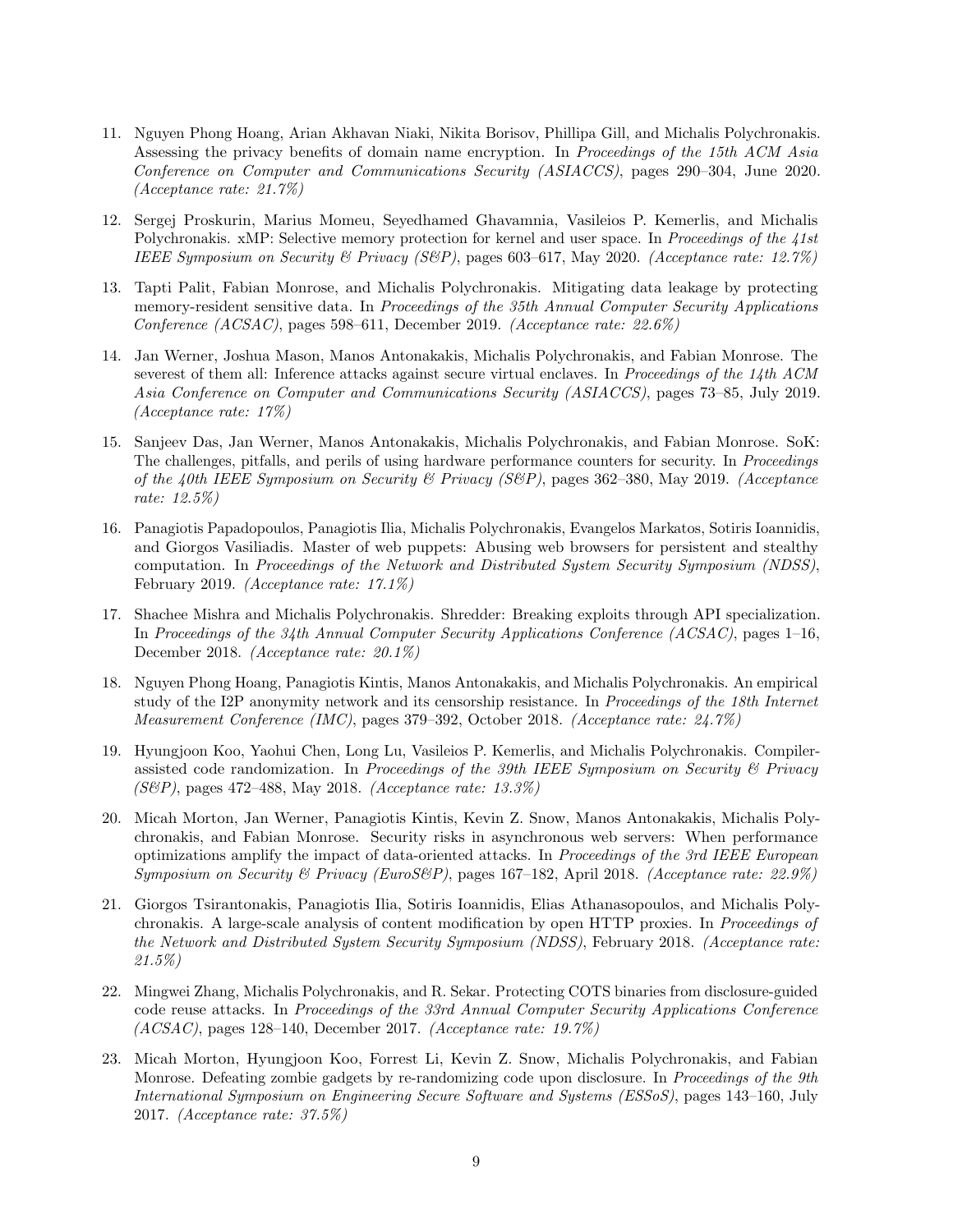- 24. Najmeh Miramirkhani, Mahathi Priya Appini, Nick Nikiforakis, and Michalis Polychronakis. Spotless sandboxes: Evading malware analysis systems using wear-and-tear artifacts. In Proceedings of the 38th IEEE Symposium on Security & Privacy (S&P), pages 1009-1024, May 2017. (Acceptance rate: 13.3%)
- 25. Marios Pomonis, Theofilos Petsios, Angelos D. Keromytis, Michalis Polychronakis, and Vasileios P. Kemerlis. kR<sup> $\hat{X}$ </sup>X: Comprehensive kernel protection against just-in-time code reuse. In *Proceedings of the* 12th European Conference on Computer Systems (EuroSys), pages 420–436, April 2017. (Acceptance rate: 20%)
- 26. Roman Rogowski, Micah Morton, Forrest Li, Kevin Z. Snow, Fabian Monrose, and Michalis Polychronakis. Revisiting browser security in the modern era: New data-only attacks and defenses. In Proceedings of the 2nd IEEE European Symposium on Security  $\mathcal B$  Privacy (EuroS $\mathcal B$ P), April 2017. (Acceptance rate: 19.6%)
- 27. Kevin Z. Snow, Roman Rogowski, Jan Werner, Hyungjoon Koo, Fabian Monrose, and Michalis Polychronakis. Return to the zombie gadgets: Undermining destructive code reads via code inference attacks. In Proceedings of the 37th IEEE Symposium on Security & Privacy (S&P), pages 954–968, May 2016. (Acceptance rate: 13.5%)
- 28. Hyungjoon Koo and Michalis Polychronakis. Juggling the gadgets: Binary-level code randomization using instruction displacement. In Proceedings of the 11th ACM Asia Conference on Computer and Communications Security (ASIACCS), pages 23–34, May 2016. (Acceptance rate: 23.1%)
- 29. Jan Werner, George Baltas, Rob Dallara, Nathan Otternes, Kevin Snow, Fabian Monrose, and Michalis Polychronakis. No-execute-after-read: Preventing code disclosure in commodity software. In Proceedings of the 11th ACM Asia Conference on Computer and Communications Security (ASIACCS), pages 35–46, May 2016. (Acceptance rate: 23.1%)
- 30. David Tagatac, Michalis Polychronakis, and Salvatore Stolfo. Using diversity to harden multithreaded programs against exploitation. In Proceedings of the 2nd IEEE International Conference on High Performance and Smart Computing (HPSC), April 2016. (Acceptance rate: 23.7%)
- 31. Theofilos Petsios, Vasileios P. Kemerlis, Michalis Polychronakis, and Angelos D. Keromytis. DynaGuard: Armoring canary-based protections against brute-force attacks. In Proceedings of the 31st Annual Computer Security Applications Conference (ACSAC), pages 351–360, December 2015. (Acceptance rate: 24.3%)
- 32. Evangelos Ladakis, Giorgos Vasiliadis, Michalis Polychronakis, Sotiris Ioannidis, and Georgios Portokalidis. GPU-disasm: A GPU-based x86 disassembler. In Proceedings of the 18th Information Security Conference (ISC), pages 472–489, September 2015. (Acceptance rate: 29.1%)
- 33. Michalis Athanasakis, Elias Athanasopoulos, Michalis Polychronakis, Georgios Portokalidis, and Sotiris Ioannidis. The devil is in the constants: Bypassing defenses in browser JIT engines. In *Proceedings of* the Network and Distributed System Security Symposium (NDSS), February 2015. (Acceptance rate: 29.1%)
- 34. Marios Pomonis, Theofilos Petsios, Kangkook Jee, Michalis Polychronakis, and Angelos D. Keromytis. IntFlow: Improving the accuracy of arithmetic error detection using information flow tracking. In Proceedings of the 30th Annual Computer Security Applications Conference (ACSAC), pages 416–425, December 2014. (Acceptance rate: 19.9%)
- 35. Giorgos Vasiliadis, Elias Athanasopoulos, Michalis Polychronakis, and Sotiris Ioannidis. PixelVault: Using GPUs for securing cryptographic operations. In Proceedings of the 21st ACM Conference on Computer and Communications Security (CCS), pages 1131–1142, November 2014. (Acceptance rate: 19.5%)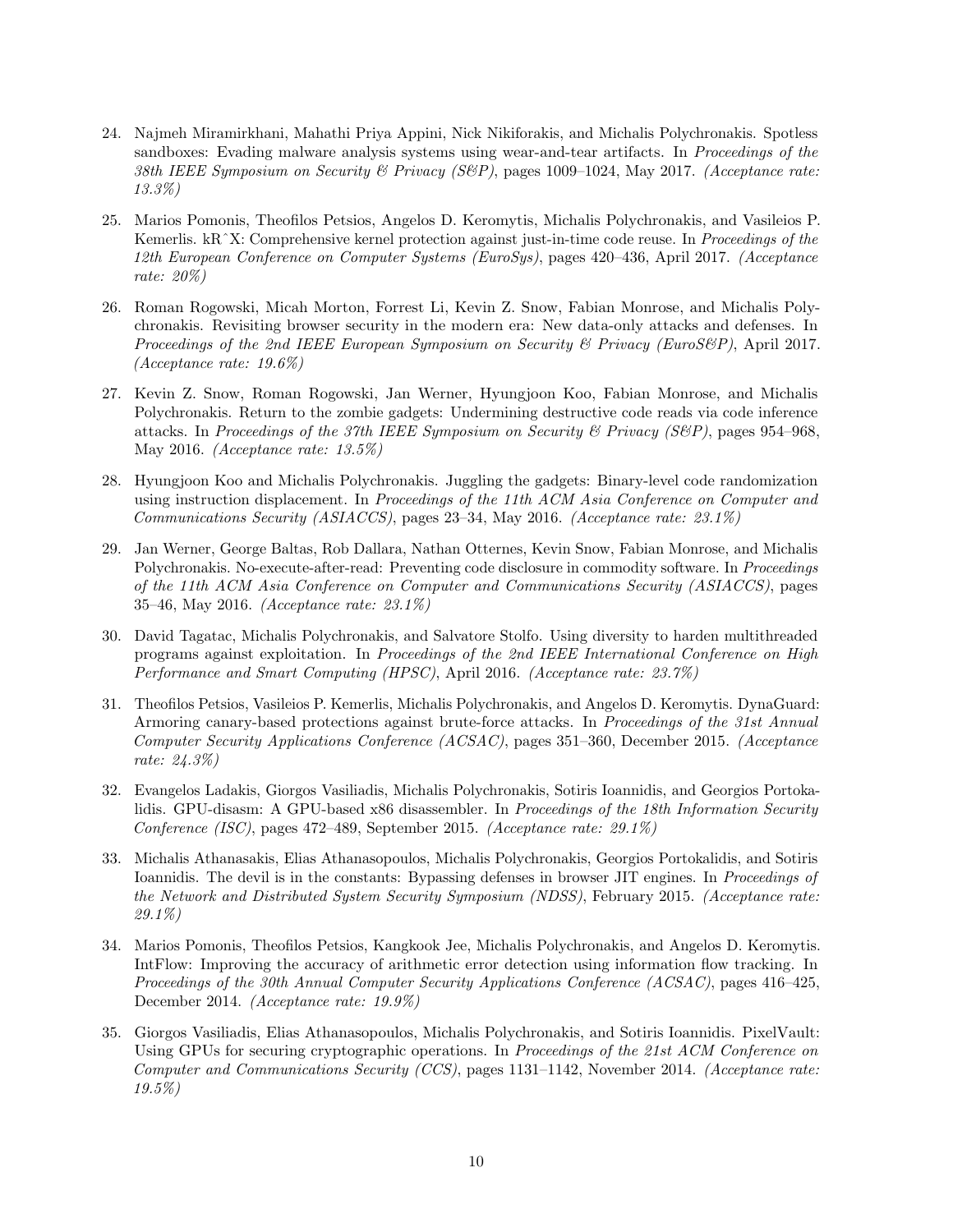- 36. Vasilis Pappas, Michalis Polychronakis, and Angelos D. Keromytis. Dynamic reconstruction of relocation information for stripped binaries. In *Proceedings of the 17th International Symposium on* Research in Attacks, Intrusions and Defenses (RAID), pages 68–87, September 2014. (Acceptance rate: 19.5%)
- 37. Vasileios P. Kemerlis, Michalis Polychronakis, and Angelos D. Keromytis. ret2dir: Rethinking kernel isolation. In Proceedings of the 23rd USENIX Security Symposium, pages 957–972, August 2014. (Acceptance rate: 19%)
- 38. Enes Göktaş, Elias Athanasopoulos, Michalis Polychronakis, Herbert Bos, and Georgios Portokalidis. Size does matter: Why using gadget-chain length to prevent code-reuse attacks is hard. In Proceedings of the 23rd USENIX Security Symposium, pages 417–432, August 2014. (Acceptance rate: 19%)
- 39. Giorgos Vasiliadis, Lazaros Koromilas, Michalis Polychronakis, and Sotiris Ioannidis. GASPP: A GPU-accelerated stateful packet processing framework. In Proceedings of the USENIX Annual Technical Conference (ATC), pages 321–332, June 2014. (Acceptance rate: 18%)
- 40. Sambuddho Chakravarty, Marco V. Barbera, Georgios Portokalidis, Michalis Polychronakis, and Angelos D. Keromytis. On the effectiveness of traffic analysis against anonymity networks using flow records. In Proceedings of the 15th Passive and Active Measurement Conference (PAM), pages 247–257, March 2014. (Acceptance rate: 31.5%)
- 41. Panagiotis Papadopoulos, Antonis Papadogiannakis, Michalis Polychronakis, Apostolis Zarras, Thorsten Holz, and Evangelos P. Markatos. K-subscription: Privacy-preserving microblogging browsing through obfuscation. In Proceedings of the 29th Annual Computer Security Applications Conference (ACSAC), pages 49–58, December 2013. (Acceptance rate: 19.8%)
- 42. Amin Hassanzadeh, Zhaoyan Xu, Radu Stoleru, Guofei Gu, and Michalis Polychronakis. PRIDE: Practical intrusion detection in resource constrained wireless mesh networks. In Proceedings of the 9th International Conference on Information, Communications and Signal Processing (ICICS), pages 213–228, December 2013. (Acceptance rate: 25.7%)
- 43. Antonis Papadogiannakis, Michalis Polychronakis, and Evangelos P. Markatos. Scap: Stream-oriented network traffic capture and analysis for high-speed networks. In Proceedings of the 13th Internet Measurement Conference (IMC), pages 441–454, October 2013. (Acceptance rate: 23.6%)
- 44. Thanasis Petsas, Antonis Papadogiannakis, Michalis Polychronakis, Evangelos P. Markatos, and Thomas Karagiannis. Rise of the planet of the apps: A systematic study of the mobile app ecosystem. In Proceedings of the 13th Internet Measurement Conference (IMC), pages 277–290, October 2013. (Acceptance rate: 23.6%)
- 45. Jakob Fritz, Corrado Leita, and Michalis Polychronakis. Server-side code injection attacks: A historical perspective. In Proceedings of the 16th International Symposium on Research in Attacks, Intrusions and Defenses (RAID), pages 41–61, October 2013. (Acceptance rate: 23.2%)
- 46. Vasilis Pappas, Vasileios P. Kemerlis, Angeliki Zavou, Michalis Polychronakis, and Angelos D. Keromytis. CloudFence: Data flow tracking as a cloud service. In Proceedings of the 16th International Symposium on Research in Attacks, Intrusions and Defenses (RAID), pages 411–431, October 2013. (Acceptance rate: 23.2%)
- 47. Vasilis Pappas, Michalis Polychronakis, and Angelos D. Keromytis. Transparent ROP exploit mitigation using indirect branch tracing. In Proceedings of the 22nd USENIX Security Symposium, pages 447–462, August 2013. (Acceptance rate: 15.9%)
- 48. Angeliki Zavou, Vasilis Pappas, Vasileios P. Kemerlis, Michalis Polychronakis, Georgios Portokalidis, and Angelos D. Keromytis. Cloudopsy: an autopsy of data flows in the cloud. In *Proceedings of* the 15th International Conference on Human-Computer Interaction (HCI), pages 366–375, July 2013. (Acceptance rate: 32%)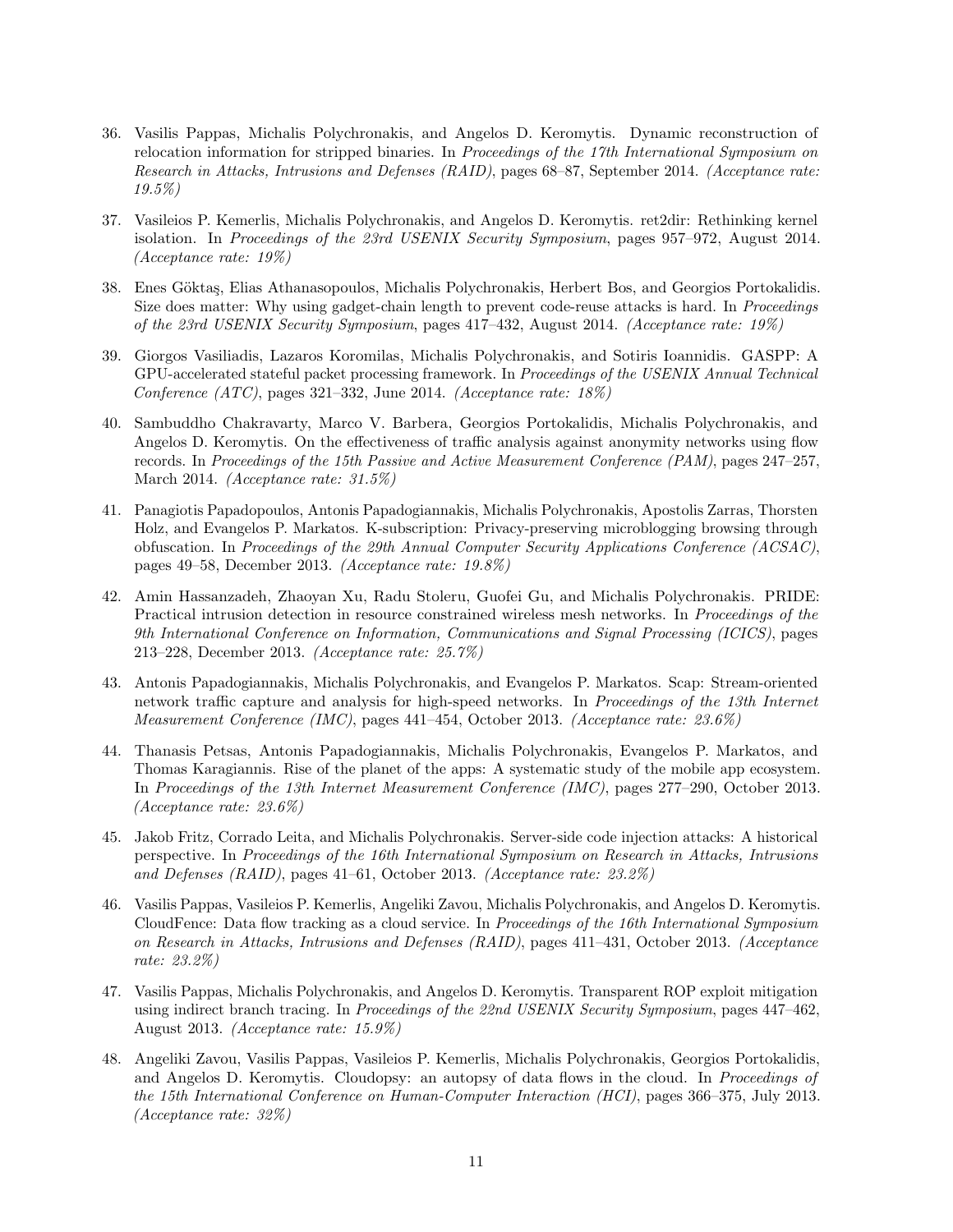- 49. Georgios Kontaxis, Michalis Polychronakis, Angelos D. Keromytis, and Evangelos P. Markatos. Privacypreserving social plugins. In Proceedings of the 21st USENIX Security Symposium, pages 631–646, August 2012. (Acceptance rate: 19.4%)
- 50. Elias Athanasopoulos, Vasileios P. Kemerlis, Michalis Polychronakis, and Evangelos P. Markatos. ARC: Protecting against HTTP parameter pollution attacks using application request caches. In Proceedings of the 10th International Conference on Applied Cryptography and Network Security (ACNS), pages 400–417, June 2012. (Acceptance rate: 17.2%)
- 51. Antonis Papadogiannakis, Michalis Polychronakis, and Evangelos P. Markatos. Tolerating overload attacks against packet capture systems (short paper). In Proceedings of the USENIX Annual Technical Conference (ATC), pages 197–202, June 2012. (Acceptance rate:  $18.4\%$ )
- 52. Vasilis Pappas, Michalis Polychronakis, and Angelos D. Keromytis. Smashing the gadgets: Hindering return-oriented programming using in-place code randomization. In Proceedings of the 33rd IEEE Symposium on Security & Privacy (S&P), pages 601–615, May 2012. (Acceptance rate: 13%)
- 53. Giorgos Vasiliadis, Michalis Polychronakis, and Sotiris Ioannidis. Parallelization and characterization of pattern matching using GPUs. In Proceedings of the IEEE International Symposium on Workload Characterization (IISWC), pages 216–225, November 2011. (Acceptance rate: 40%)
- 54. Michalis Polychronakis and Angelos D. Keromytis. ROP payload detection using speculative code execution. In Proceedings of the 6th International Conference on Malicious and Unwanted Software (MALWARE), pages 58–65, October 2011. (Acceptance rate: 37%)
- 55. Giorgos Vasiliadis, Michalis Polychronakis, and Sotiris Ioannidis. MIDeA: A multi-parallel intrusion detection architecture. In Proceedings of the 18th ACM Conference on Computer and Communications Security (CCS), pages 297–308, October 2011. (Acceptance rate: 13.9%)
- 56. Georgios Kontaxis, Michalis Polychronakis, and Evangelos P. Markatos. SudoWeb: Minimizing information disclosure to third parties in single sign-on platforms. In Proceedings of the 14th Information Security Conference (ISC), pages 197–212, October 2011. (Acceptance rate: 26.3%)
- 57. Sambuddho Chakravarty, Georgios Portokalidis, Michalis Polychronakis, and Angelos D. Keromytis. Detecting traffic snooping in Tor using decoys. In Proceedings of the 14th International Symposium on Recent Advances in Intrusion Detection (RAID), pages 222–241, September 2011. (Acceptance rate: 23%)
- 58. Michalis Polychronakis, Kostas G. Anagnostakis, and Evangelos P. Markatos. Comprehensive shellcode detection using runtime heuristics. In Proceedings of the 26th Annual Computer Security Applications Conference (ACSAC), pages 287–296, December 2010. (Acceptance rate: 17.2%)
- 59. Giorgos Vasiliadis, Michalis Polychronakis, and Sotiris Ioannidis. GPU-assisted malware. In Proceedings of the 5th IEEE International Conference on Malicious and Unwanted Software (MALWARE), pages 1–6, October 2010.
- 60. Antonis Papadogiannakis, Michalis Polychronakis, and Evangelos P. Markatos. RRDtrace: Long-term raw network traffic recording using fixed-size storage. In *Proceedings of the 18th IEEE International* Symposium on Modeling, Analysis, and Simulation of Computer and Telecommunication Systems (MASCOTS), pages 101–110, August 2010. (Acceptance rate: 31.6%)
- 61. Giorgos Vasiliadis, Michalis Polychronakis, Spiros Antonatos, Evangelos P. Markatos, and Sotiris Ioannidis. Regular expression matching on graphics hardware for intrusion detection. In Proceedings of the 12th International Symposium on Recent Advances in Intrusion Detection (RAID), pages 265–283, September 2009. (Acceptance rate: 28.8%)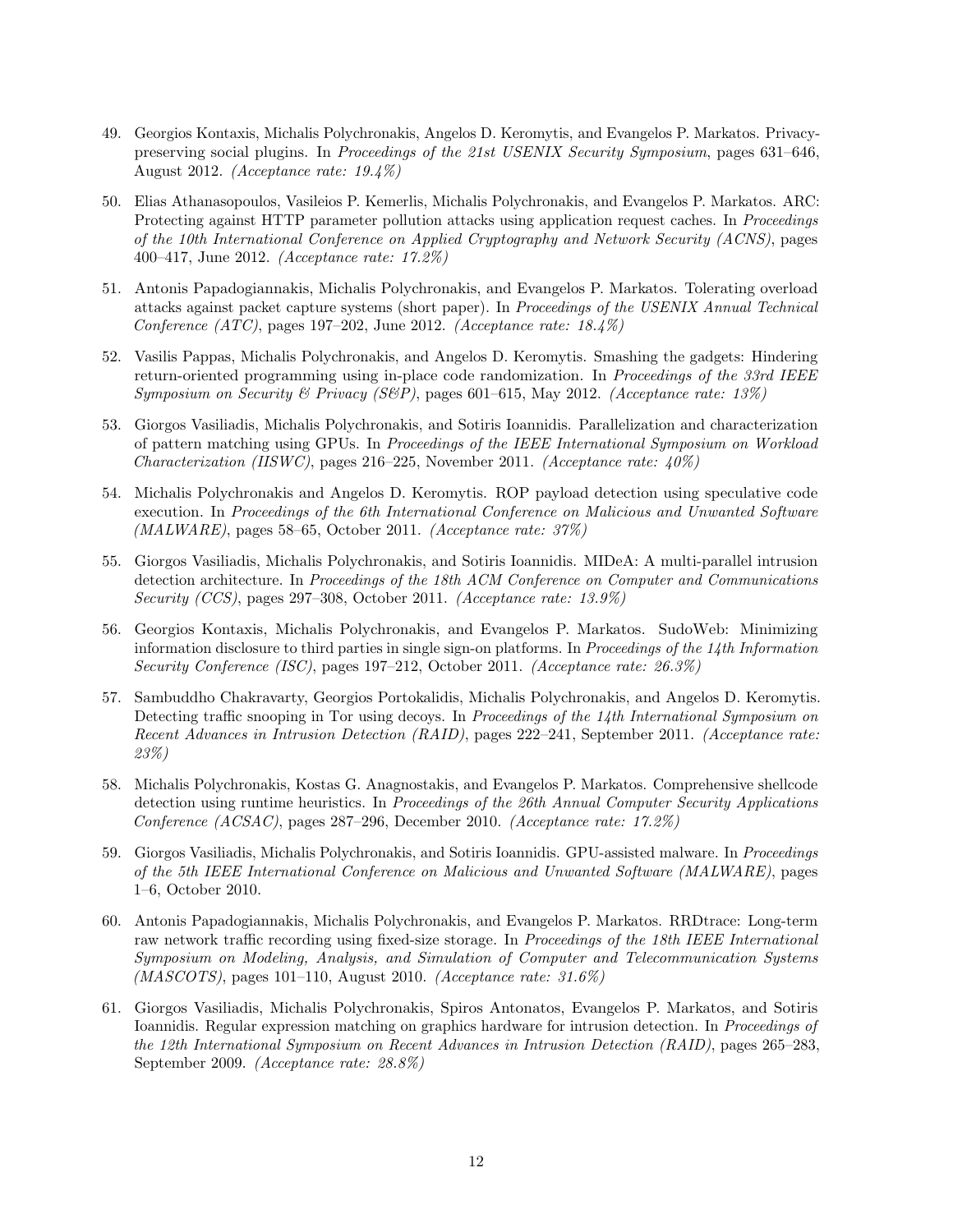- 62. Antonis Theocharides, Demetres Antoniades, Michalis Polychronakis, Elias Athanasopoulos, and Evangelos P. Markatos. Topnet: A network-aware top(1). In Proceedings of the 22nd USENIX Large Installation System Administration Conference (LISA), pages 145–157, November 2008. (Acceptance rate: 40.5%)
- 63. Giorgos Vasiliadis, Spiros Antonatos, Michalis Polychronakis, Evangelos P. Markatos, and Sotiris Ioannidis. Gnort: High performance network intrusion detection using graphics processors. In Proceedings of the 11th International Symposium on Recent Advances in Intrusion Detection (RAID), pages 116–134, September 2008. (Acceptance rate: 25%)
- 64. Demetres Antoniades, Michalis Polychronakis, Antonis Papadogiannakis, Panos Trimintzios, Sven Ubik, Vladimir Smotlacha, Arne Øslebø, and Evangelos P. Markatos. LOBSTER: A european platform for passive network traffic monitoring. In Proceedings of the 4th International Conference on Testbeds and Research Infrastructures for the Development of Networks & Communities (TRIDENTCOM), March 2008.
- 65. Antonis Papadogiannakis, Demetres Antoniades, Michalis Polychronakis, and Evangelos P. Markatos. Improving the performance of passive network monitoring applications using locality buffering. In Proceedings of the 15th IEEE International Symposium on Modeling, Analysis, and Simulation of Computer and Telecommunication Systems (MASCOTS), pages 151–157, October 2007. (Acceptance rate: 33.2%)
- 66. Michalis Polychronakis, Kostas G. Anagnostakis, and Evangelos P. Markatos. Emulation-based detection of non-self-contained polymorphic shellcode. In Proceedings of the 10th International Symposium on Recent Advances in Intrusion Detection (RAID), pages 87–106, September 2007. (Acceptance rate: 16.8%)
- 67. Demetres Antoniades, Michalis Polychronakis, Spiros Antonatos, Evangelos P. Markatos, Sven Ubik, and Arne Øslebø. Appmon: An application for accurate per application network traffic characterization. In Proceedings of the IST BroadBand Europe Conference, December 2006.
- 68. Michalis Polychronakis, Kostas G. Anagnostakis, and Evangelos P. Markatos. Network-level polymorphic shellcode detection using emulation. In Proceedings of the Third Conference on Detection of Intrusions and Malware  $\mathcal C$  Vulnerability Assessment (DIMVA), volume 4064 of Lecture Notes in Computer Science, pages 54–73. Springer-Verlag, July 2006. (Acceptance rate: 26.8%)
- 69. Panos Trimintzios, Michalis Polychronakis, Antonis Papadogiannakis, Michalis Foukarakis, Evangelos P. Markatos, and Arne Øslebø. DiMAPI: An application programming interface for distributed network monitoring. In Proceedings of the 10th IEEE/IFIP Network Operations and Management Symposium (NOMS), pages 382–393, April 2006. (Acceptance rate: 28.5%)
- 70. Periklis Akritidis, Evangelos P. Markatos, Michalis Polychronakis, and Kostas Anagnostakis. STRIDE: Polymorphic sled detection through instruction sequence analysis. In Proceedings of the 20th IFIP International Information Security Conference (IFIP/SEC), pages 375–392. Springer, June 2005. (Acceptance rate: 27.4%)
- 71. Spyros Antonatos, Michalis Polychronakis, Periklis Akritidis, Kostas G. Anagnostakis, and Evangelos P. Markatos. Piranha: Fast and memory-efficient pattern matching for intrusion detection. In *Proceedings* of the 20th IFIP International Information Security Conference (IFIP/SEC), pages 393–408. Springer, June 2005. (Acceptance rate: 27.4%)
- 72. Michalis Polychronakis, Kostas G. Anagnostakis, Evangelos P. Markatos, and Arne Øslebø. Design of an application programming interface for IP network monitoring. In Proceedings of the 9th IEEE/IFIP Network Operations and Management Symposium (NOMS), pages 483–496, April 2004.
- 73. Spyros Antonatos, Kostas G. Anagnostakis, Evangelos P. Markatos, and Michalis Polychronakis. Performance analysis of content matching intrusion detection systems. In Proceedings of the IEEE/IPSJ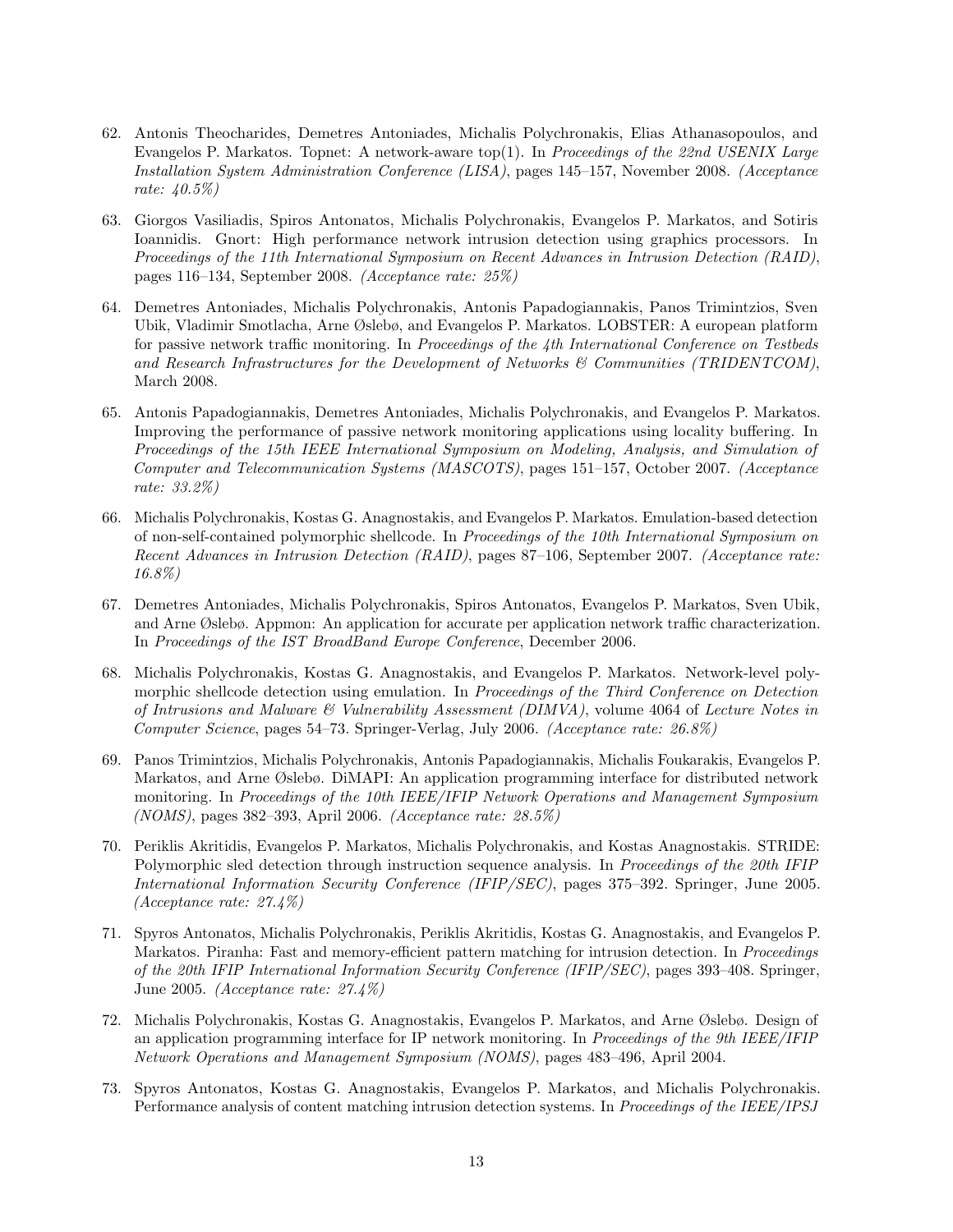Symposium on Applications and the Internet (SAINT), pages 208–215, January 2004. (Acceptance rate: 37.8%)

- 74. Kostas G. Anagnostakis, Evangelos P. Markatos, Spyros Antonatos, and Michalis Polychronakis.  $E^2$ xB: A domain-specific string matching algorithm for intrusion detection. In Proceedings of the 18th IFIP International Information Security Conference (IFIP/SEC), volume 250 of IFIP Conference Proceedings, pages 217–228. Kluwer, May 2003. (Acceptance rate: 27.2%)
- 75. Evangelos P. Markatos, Spyros Antonatos, Michalis Polychronakis, and Kostas G. Anagnostakis. ExB: Exclusion-based signature matching for intrusion detection. In Proceedings of the IASTED International Conference on Communications and Computer Networks (CCN), pages 146–152, November 2002.

#### Workshop Proceedings

- 1. Shachee Mishra and Michalis Polychronakis. SGXPecial: Specializing SGX interfaces against code reuse attacks. In Proceedings of the 14th European Workshop on System Security (EuroSec), March 2021. (Acceptance rate: 56%)
- 2. Nguyen Phong Hoang, Ivan Lin, Seyedhamed Ghavamnia, and Michalis Polychronakis. K-resolver: Towards decentralizing encrypted DNS resolution. In Proceedings of the 2nd Workshop on Measurements, Attacks, and Defenses for the Web (MADWeb), February 2020. (Acceptance rate: 62%)
- 3. Nguyen Phong Hoang, Sadie Doreen, and Michalis Polychronakis. Measuring I2P censorship at a global scale. In Proceedings of the 9th USENIX Workshop on Free and Open Communications on the Internet (FOCI), August 2019. (Acceptance rate: 63%)
- 4. Hyungjoon Koo, Seyedhamed Ghavamnia, and Michalis Polychronakis. Configuration-driven software debloating. In Proceedings of the 12th European Workshop on System Security (EuroSec), March 2019.
- 5. Panagiotis Papadopoulos, Antonis Papadogiannakis, Michalis Polychronakis, and Evangelos P. Markatos. Is privacy possible without anonymity? The case for microblogging services. In Proceedings of the 12th European Workshop on System Security (EuroSec), March 2019.
- 6. Thanasis Petsas, Giannis Voyatzis, Elias Athanasopoulos, Michalis Polychronakis, and Sotiris Ioannidis. Rage against the virtual machine: Hindering dynamic analysis of mobile malware. In Proceedings of the 7th European Workshop on System Security (EuroSec), April 2014. (Acceptance rate: 42.8%)
- 7. Evangelos Ladakis, Lazaros Koromilas, Giorgos Vasiliadis, Michalis Polychronakis, and Sotiris Ioannidis. You can type, but you can't hide: A stealthy GPU-based keylogger. In *Proceedings of the 6th European* Workshop on System Security (EuroSec), April 2013.
- 8. George Kontaxis, Michalis Polychronakis, and Angelos D. Keromytis. Computational decoys for cloud security. In Proceedings of the ARO Workshop on Cloud Security, March 2013.
- 9. Zacharias Tzermias, Giorgos Sykiotakis, Michalis Polychronakis, and Evangelos P. Markatos. Combining static and dynamic analysis for the detection of malicious documents. In Proceedings of the 4th European Workshop on System Security (EuroSec), April 2011. (Acceptance rate: 38%)
- 10. Antonis Papadogiannakis, Michalis Polychronakis, and Evangelos P. Markatos. Improving the accuracy of network intrusion detection systems under load using selective packet discarding. In Proceedings of the 3rd European Workshop on System Security (EuroSec), pages 15–21, April 2010. (Acceptance rate: 35%)
- 11. Aleˇs Friedl, Sven Ubik, Alexandros Kapravelos, Michalis Polychronakis, and Evangelos P. Markatos. Realistic passive packet loss measurement for high-speed networks. In Proceedings of the 1st International Workshop on Traffic Monitoring and Analysis (TMA), May 2009. (Acceptance rate: 44.1%)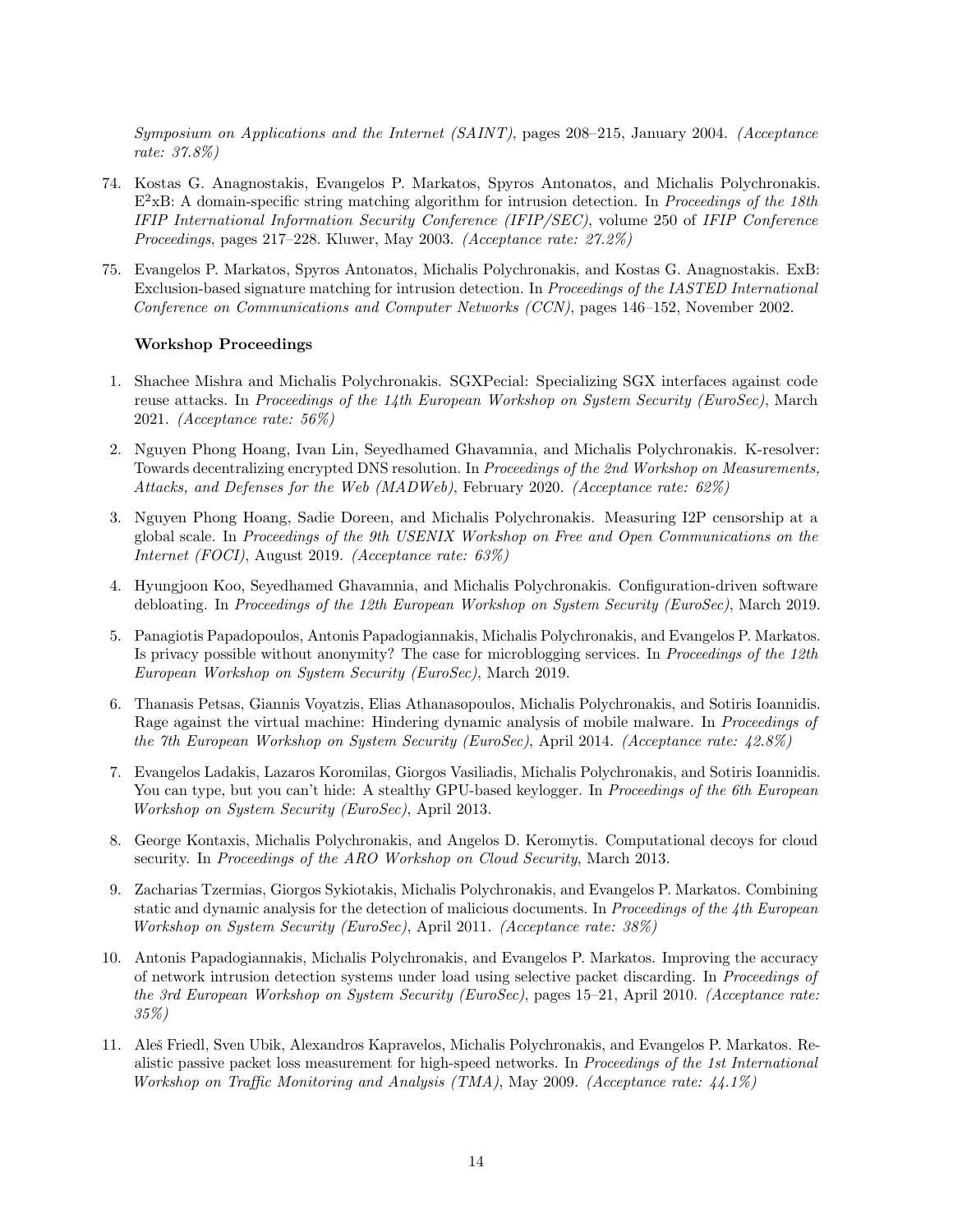- 12. Michalis Polychronakis, Kostas G. Anagnostakis, and Evangelos P. Markatos. An empirical study of real-world polymorphic code injection attacks. In Proceedings of the 2nd USENIX Workshop on Large-scale Exploits and Emergent Threats (LEET), April 2009. (Acceptance rate: 40.1%)
- 13. Michael Foukarakis, Demetres Antoniades, and Michalis Polychronakis. Deep packet anonymization. In Proceedings of the 2nd European Workshop on System Security (EuroSec), March 2009. (Acceptance rate: 32%)
- 14. Michalis Polychronakis, Kostas G. Anagnostakis, and Evangelos P. Markatos. Real-world polymorphic attack detection using network-level emulation. In Proceedings of the 4th annual workshop on Cyber security and information intelligence research *(CSIIRW)*, May 2008.
- 15. Michalis Polychronakis, Panayiotis Mavrommatis, and Niels Provos. Ghost turns zombie: Exploring the life-cycle of web-based malware. In *Proceedings of the 1st USENIX Workshop on Large-scale* Exploits and Emergent Threats (LEET), April 2008. (Acceptance rate: 32.4%)
- 16. Demetris Antoniades, Michalis Polychronakis, Nick Nikiforakis, Evangelos P. Markatos, and Yiannis Mitsos. Monitoring three national research networks for eight weeks: Observations and implications. In Proceedings of the 6th IEEE Workshop on End-to-End Monitoring Techniques and Services (E2EMON), pages 153–156, April 2008.
- 17. Antonis Papadogiannakis, Alexandros Kapravelos, Michalis Polychronakis, Evangelos P. Markatos, and Augusto Ciuffoletti. Passive end-to-end packet loss estimation for Grid traffic monitoring. In Proceedings of the 2nd CoreGRID Integration Workshop, October 2006.
- 18. Augusto Ciuffoletti and Michalis Polychronakis. Architecture of a network monitoring element. In Proceedings of the CoreGRID Workshop on Grid Middleware (held in conjunction with EuroPar 2006), volume 4375 of Lecture Notes in Computer Science. Springer-Verlag, August 2006.
- 19. Augusto Ciuffoletti and Michalis Polychronakis. Architecture of a network monitoring element. In Proceedings of the 15th IEEE International Workshops on Enabling Technologies: Infrastructure for Collaborative Enterprises (WETICE), pages 220–221, June 2006. Third International Workshop on Emerging Technologies for Next-generation GRID (ETNGRID).
- 20. Sergio Andreozzi, Demetres Antoniades, Augusto Ciuffoletti, Antonia Ghiselli, Evangelos P. Markatos, Michalis Polychronakis, and Panos Trimintzios. Issues about the integration of passive and active monitoring for grid networks. In *Integrated Research in GRID Computing: Proceedings of the CoreGRID* Integration Workshop (CGIW). Springer-Verlag, November 2005.
- 21. Jan Coppens, Evangelos P. Markatos, Jiří Novotný, Michalis Polychronakis, Vladimír Smotlacha, and Sven Ubik. SCAMPI: A scalable monitoring platform for the internet. In Proceedings of the 2nd International Workshop on Inter-Domain Performance and Simulation (IPS), March 2004.

#### Non-academic Refereed Conferences

- 1. Azzedine Benameur, Jay Chien-An Chen, Lei Ding, and Michalis Polychronakis. Container attack surface reduction beyond name space isolation. Black Hat Europe, December 2018.
- 2. Marios Pomonis, Theofilos Petsios, Angelos D. Keromytis, Michalis Polychronakis, and Vasileios P. Kemerlis. kRˆX: Comprehensive kernel protection against just-in-time code reuse. Black Hat USA, July 2017.
- 3. João Moreira, Sandro Rigo, Michalis Polychronakis, and Vasileios P. Kemerlis. Drop the ROP: Fine-grained control-flow integrity for the linux kernel. Black Hat Asia, March 2017.
- 4. Vasileios P. Kemerlis, Michalis Polychronakis, and Angelos D. Keromytis. ret2dir: Deconstructing kernel isolation. Black Hat Europe, October 2014.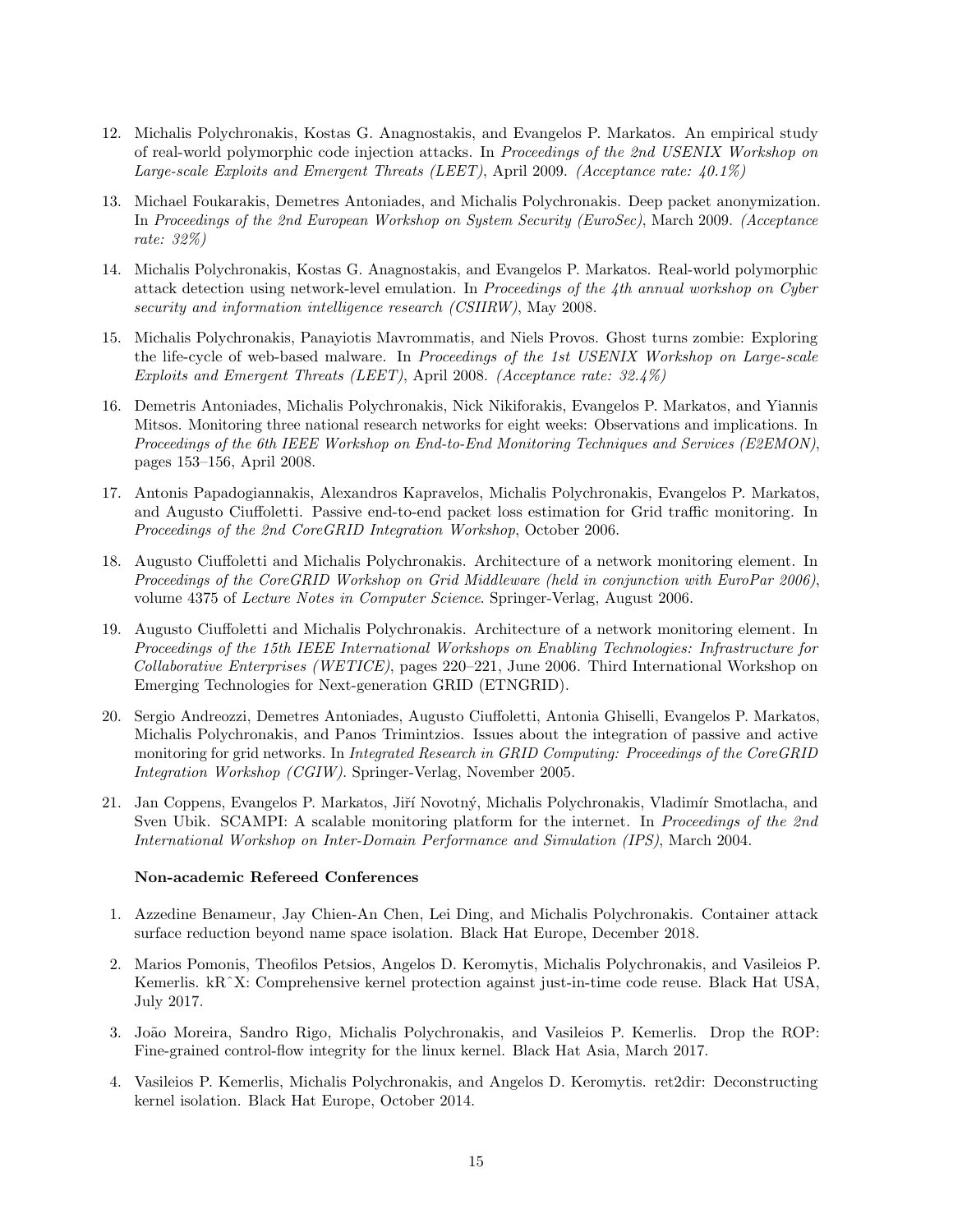# Edited Books

- 1. Zhiqiang Lin, Charalampos Papamanthou, and Michalis Polychronakis, editors. Information Security. 22nd International Conference, ISC 2019, New York City, NY, USA, September 16–18, 2019, Proceedings, volume 11723 of Security and Cryptology. Springer, 2019. ISBN: 978-3-030-30215-3.
- 2. Marc Dacier, Michael Bailey, Michalis Polychronakis, and Manos Antonakakis, editors. Research in Attacks, Intrusions, and Defenses. 20th International Symposium, RAID 2017, Atlanta, GA, USA, September 18–20, 2017, Proceedings, volume 10453 of Lecture Notes in Computer Science. Springer, 2017. ISBN: 978-3-319-66331-9.
- 3. Michalis Polychronakis and Michael Meier, editors. Detection of Intrusions and Malware, and Vulnerability Assessment. 14th International Conference, DIMVA 2017, Bonn, Germany, July 6–7, 2017, Proceedings, volume 10327 of Lecture Notes in Computer Science. Springer, 2017. ISBN: 978-3-319- 60875-4.
- 4. Michalis Polychronakis and Cristiano Giuffrida, editors. Proceedings of the 9th European Workshop on System Security, EuroSec 2016, London, UK, April 18, 2016. ACM, 2016. ISBN: 978-1-4503-4295-7.
- 5. Tal Malkin, Vladimir Kolesnikov, Allison Bishop Lewko, and Michalis Polychronakis, editors. Applied Cryptography and Network Security. 13th International Conference, ACNS 2015, New York, NY, USA, June 2–5, 2015, Revised Selected Papers, volume 9092 of Lecture Notes in Computer Science. Springer, 2015. ISBN: 978-3-319-28165-0.
- 6. Juan Caballero and Michalis Polychronakis, editors. Proceedings of the 8th European Workshop on System Security, EuroSec 2015, Bordeaux, France, April 21, 2015. ACM, 2015. ISBN: 978-1-4503-3479- 2.

# Book Chapters

- 1. Georgios Kontaxis, Michalis Polychronakis, and Angelos D. Keromytis. Computational decoys for cloud security. In Secure Cloud Computing, pages 261–270. Springer, 2014. ISBN: 978-1-4614-9277-1.
- 2. Vasilis Pappas, Michalis Polychronakis, and Angelos D. Keromytis. Practical software diversification using in-place code randomization. In Sushil Jajodia, Anup K. Ghosh, V. S. Subrahmanian, Vipin Swarup, Cliff Wang, and X. Sean Wang, editors, Moving Target Defense II: Application of Game Theory and Adversarial Modeling, pages 169–196. Springer, 2012. ISBN: 978-1-4614-5415-1.
- 3. Michalis Polychronakis. Reverse engineering of malware emulators. In Henk C.A. van Tilborg and Sushil Jajodia, editors, Encyclopedia of Cryptography and Security, 2nd Edition, pages 1043–1044. Springer, 2011. ISBN: 978-1-4419-5905-8.

# PhD Thesis

1. Michalis Polychronakis. Generic Detection of Code Injection Attacks using Network-level Emulation. PhD thesis, University of Crete, October 2009.

# Patents

- 1. Jan Jakub Werner, Kevin Zachary Snow, Nathan Michael Otterness, Robert John Dallara, Georgios Baltas, Fabian Newman Monrose, and Michalis Polychronakis. Methods, systems, and computer readable media for preventing code reuse attacks. US Patent 10,628,589, April 2020.
- 2. Michalis Polychronakis and Angelos D. Keromytis. Detecting return-oriented programming payloads by evaluating data for a gadget address space address and determining whether operations associated with instructions beginning at the address indicate a return-oriented programming payload. US Patent 9,495,541, November 2016.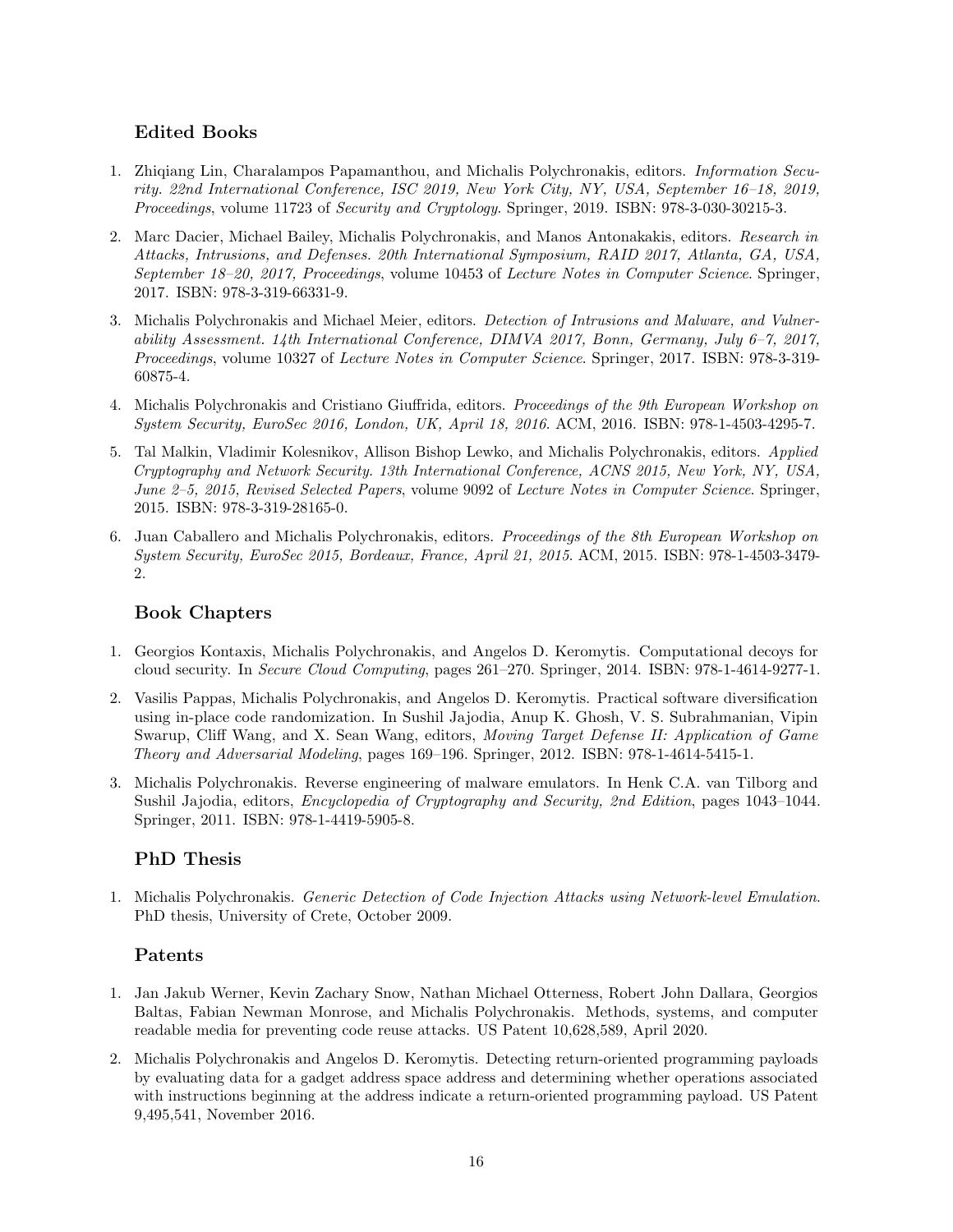## Non-refereed Publications

- 1. Michalis Polychronakis and Evangelos Markatos. From malicious software to malicious documents (in Greek). The Economist (Greek Edition), Issue 90, July–August 2011.
- 2. Michalis Polychronakis, Evangelos Markatos, Yannis Mitsos, Slavko Gajin, and Goran Muratovski. Real-world polymorphic attack detection. ENISA Quarterly, 4(2), Apr–Jun 2008.
- 3. Michalis Polychronakis, Kostas Anagnostakis, and Evangelos Markatos. LOBSTER: Detecting internet attacks (in Greek). The Economist (Greek Edition), Issue 43, September 2007.
- 4. Evangelos Markatos, Kostas Anagnostakis, Spyros Antonatos, and Michalis Polychronakis. Real-time monitoring and detection of cyberattacks. ENISA Quarterly, 3(1), Jan–Mar 2007.

## Invited Talks

- Defending against Memory Corruption and Transient Execution Attacks. Sungkyunkwan University, November 2021.
- Defending against Memory Corruption and Transient Execution Attacks. Brave, August 2021.
- Defending against Memory Corruption Vulnerability Exploitation. REACT Project Workshop, May 2021.
- Software Specialization for Attack Surface Reduction. University of Crete, March 2021, Greece.
- Software Specialization for Attack Surface Reduction. Ohio State University, September 2020, USA.
- **Memory Corruption Vulnerability Exploitation and Mitigations. Dagstuhl Seminar 19451 "Biggest**" Failures in Security," November 2019, Germany.
- Practical Software Specialization against Vulnerability Exploitation. F-Secure Consulting NYC, October 2019, USA.
- Practical Software Specialization against Vulnerability Exploitation. Brave, November 2018, USA.
- Practical Software Specialization against Vulnerability Exploitation. Accenture, November 2018, USA.
- Defending against Advanced Return-Oriented Programming Attacks. Georgia Tech, October 2016, USA.
- Defending against Advanced Return-Oriented Programming Attacks. Qualcomm Research Silicon Valley, June 2016, USA.
- Practical Defenses Against Return-Oriented Programming. University of North Carolina at Chapel Hill, September 2015, USA.
- PixelVault: Securing Cryptographic Operations Using Graphics Processors. 34th General Meeting of the Messaging, Malware and Mobile Anti-Abuse Working Group (M3AAWG34), June 2015, Dublin, Ireland.
- Improving the Security and Privacy of Our Digital Life. Yahoo! Labs NYC, December 2014, USA.
- Practical Defenses Against Return-Oriented Programming. Singapore University of Technology and Design, February 2014, Singapore.
- Practical Defenses Against Return-Oriented Programming. Stevens Institute of Technology, October 2013, USA.
- Defending Against Return-Oriented Programming. Georgia Tech, October 2012, USA.
- Defending Against Return-Oriented Programming. 9th Conference on Detection of Intrusions and Malware & Vulnerability Assessment (DIMVA), July 2012, Heraklion, Greece.
- From Shellcode to Return-Oriented Programming: Detecting Malicious Code using Code Emulation. AT&T Security Research Center NYC, November 2011, USA.